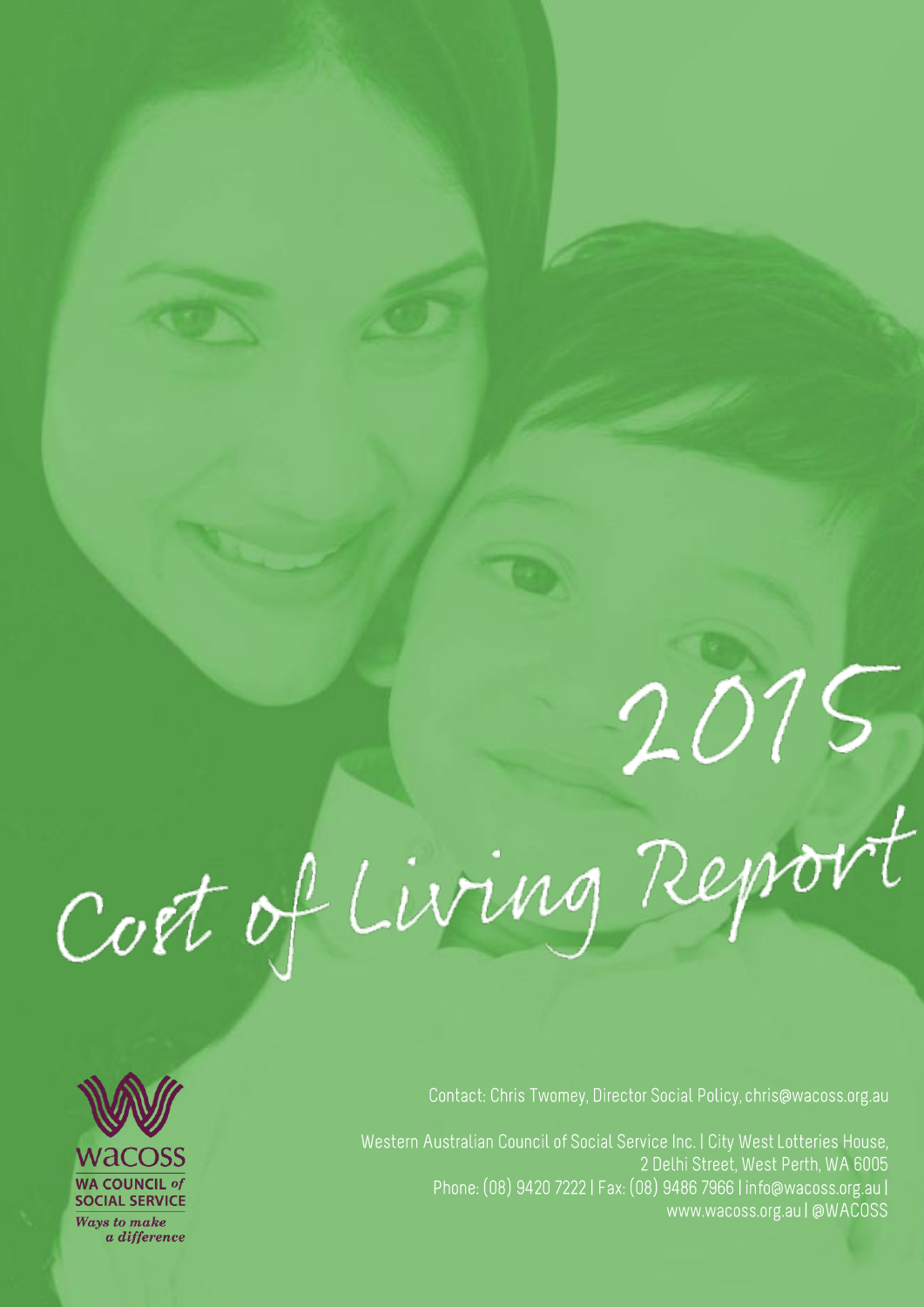## **Contents**

| 1.0 |  |
|-----|--|
| 1.1 |  |
| 2.0 |  |
| 2.1 |  |
| 2.2 |  |
| 2.3 |  |
| 3.0 |  |
| 3.1 |  |
| 3.2 |  |
| 3.3 |  |
| 4.0 |  |
| 5.0 |  |
| 6.0 |  |
| 7.0 |  |



 $\mathbf{W}_{\mathbf{r}}$ 

# The **Western Australian Council of Social Service** is

the leading peak organisation for the community services sector in Western Australia We represent 300 members and over 800 organisations involved in the provision of services to hundreds of thousands of individuals, families and children in our community each year.

The Council speaks with and for Western Australians who use community services, to bring their voices and interests to the attention of government, decision makers, media and the wider community.

As the peak body of the community service sector in WA, and as an advocate for low income and disadvantaged people, the Council has a particular interest in the adequacy of living standards and quality of life experienced by Western Australians living on low incomes.

Line of Bath Time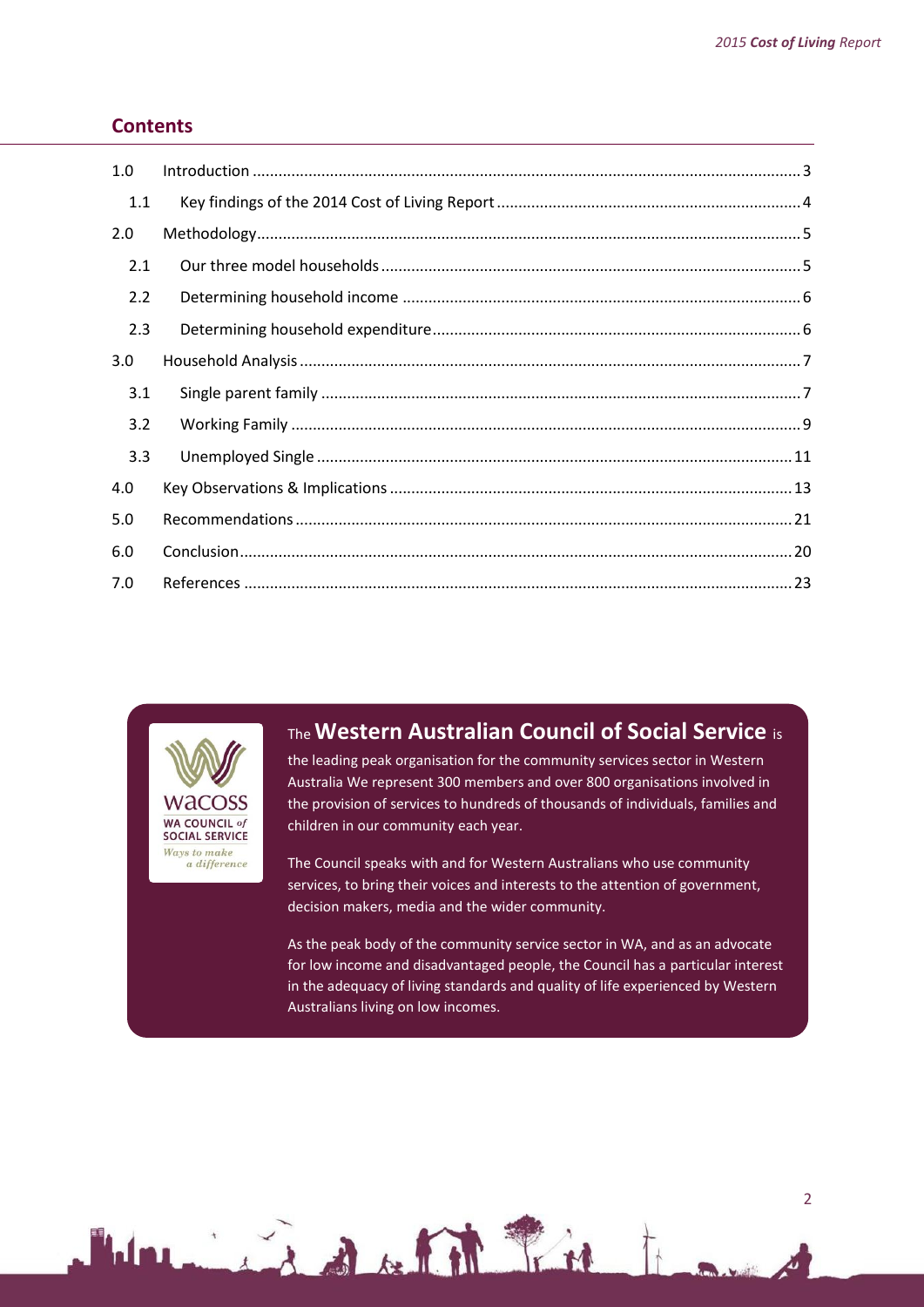#### <span id="page-2-0"></span>**1.0 Introduction**

Economic booms have, unsurprisingly, a profound effect on living costs both during their height and after they have ended.

Western Australia's recent resources boom generated significant growth in the state's average living standards, increasing at a rate around double many others.<sup>1</sup> In comparison to other states, Western Australians are now more likely to be in the top 20 per cent income group, which has around five times as much income as someone in the bottom 20 per cent. $<sup>2</sup>$ </sup>

This growth, however, was not shared equally through the community, with rising income inequality leaving many of those on low and fixed incomes behind. Prices increased with the median wage, but for those on lower incomes this simply meant that their cost of living expenses skyrocketed.

The end of the resources boom has created its own share of difficulties. It has placed increasing pressure on the State's expenditure, reduced business confidence and seen a significant rise in the rate of unemployment, underemployment and the casualisation of the workforce. Household fees and charges have continued to increase and affordable accommodation for those on lower incomes remains out of reach for many. While prices in the rental market have dropped as population growth and housing supply pressures have eased, they have not and may never drop far enough that the market will be affordable for many low income families, particularly those who rely on government support or the pension.

A recent Bankwest Curtin Economics Centre report found that while Perth ranked second last among state capitals in the number of those in 'standard' poverty (those who earn less than 50 per cent of the median household disposable income), Perth has the second highest rate of severe poverty in Australia (with less than 30 per cent of the median income). $3$ 

The ability of low income households in WA to achieve a basic standard of living is the focus of the Western Australian Council of Social Service's (the Council's) *Cost of Living Report,* which has been produced annually since 2007. This report models three low income households, and examines the adequacy of their income to enable them to afford a basic standard of living in line with agreed community standards. Through this modelling, we seek to provide a picture of the challenges lowincome households face year by year as they endeavour one week at a time to ensure their basic costs of living do not exceed their meagre income.

The Council aspires to see all members of the Western Australian community achieve a financial position whereby they are able to live fulfilling and meaningful lives and actively pursue their aspirations to the benefit of our whole population. This report, however, draws attention to the constraints many in our community continue to face in achieving this outcome.

1 is a film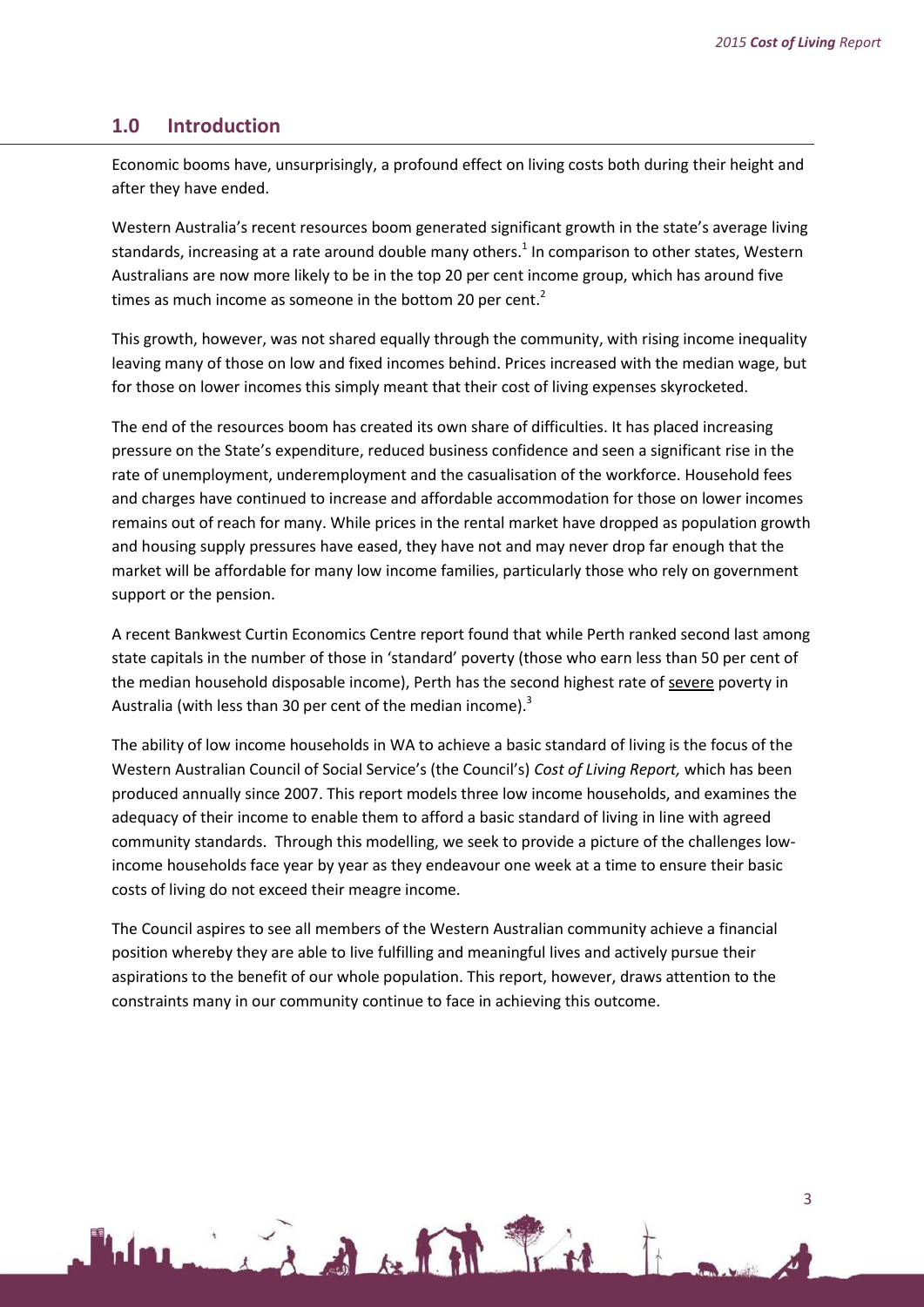$\overline{\mathbf{A}}$ 

# <span id="page-3-0"></span>**1.1 Key findings of the 2015 Cost of Living Report**

The downturn in Western Australia's economic circumstances has resulted in some easing of living costs during the past financial year. This is accompanied, however, by increasing rates of unemployment and underemployment which threaten to place households in financial hardship.

Our three model households demonstrate that those who are able to secure two income streams through employment have seen a reasonable improvement in their cost of living, with only a marginal improvement for the single parent family. For those without employment, however, their cost of living remains well beyond their income.

 **The weekly income of our model unemployed single remains inadequate to meet basic**  living costs, with close to a \$50 gap between income support provided and a basic standard of living in line with community expectations.

|                             | <b>Income</b> | <b>Expenditure</b> | <b>Net Position</b> |
|-----------------------------|---------------|--------------------|---------------------|
| <b>Single Parent Family</b> | \$944.12      | \$938.17           | \$5.95              |
| <b>Working Family</b>       | \$1,397.49    | \$1,321.44         | \$76.05             |
| <b>Unemployed Single</b>    | \$304.65      | \$353.49           | $-548.83$           |

| Figure 1: Income and expenditure of our three model households |  |  |
|----------------------------------------------------------------|--|--|
|                                                                |  |  |

- **The income of our working family surpasses their estimated basic living costs by \$76.05 per week**, but rising unemployment rates in Western Australia places job security in risk. The loss of even one source of income would put this family in a financially precarious situation.
- **Annual increases to the State and National Minimum Wages rates are critical to low paid, award-reliant workers having any chance of their income keeping up with the growing cost of living in Perth.** However the likelihood that such workers are employed in casual or less secure employment arrangements, keeps them in a precarious financial position.
- **A significant increase to the Newstart Allowance rate is still desperately needed.** \$37 a day is simply not enough for even a basic standard of living.
- **The cost of renting in Perth remains the major weekly expense for low-income households.** While median rents have decreased by almost 6 per cent over the past 12 months, there remain limited affordable and appropriate rental options for those relying on government benefits or the minimum wage. Housing costs remain the biggest single driver of financial hardship for low income households and it is not clear how many real low income families will actually have seen any genuine decrease in their rental costs.
- **Concessions are a fundamental tool to enable cost of living pressures to be met by everyone in the community.** However, while household fees and charges have risen, state concessions have not kept pace with living costs and are increasingly inadequate for those facing financial hardship.

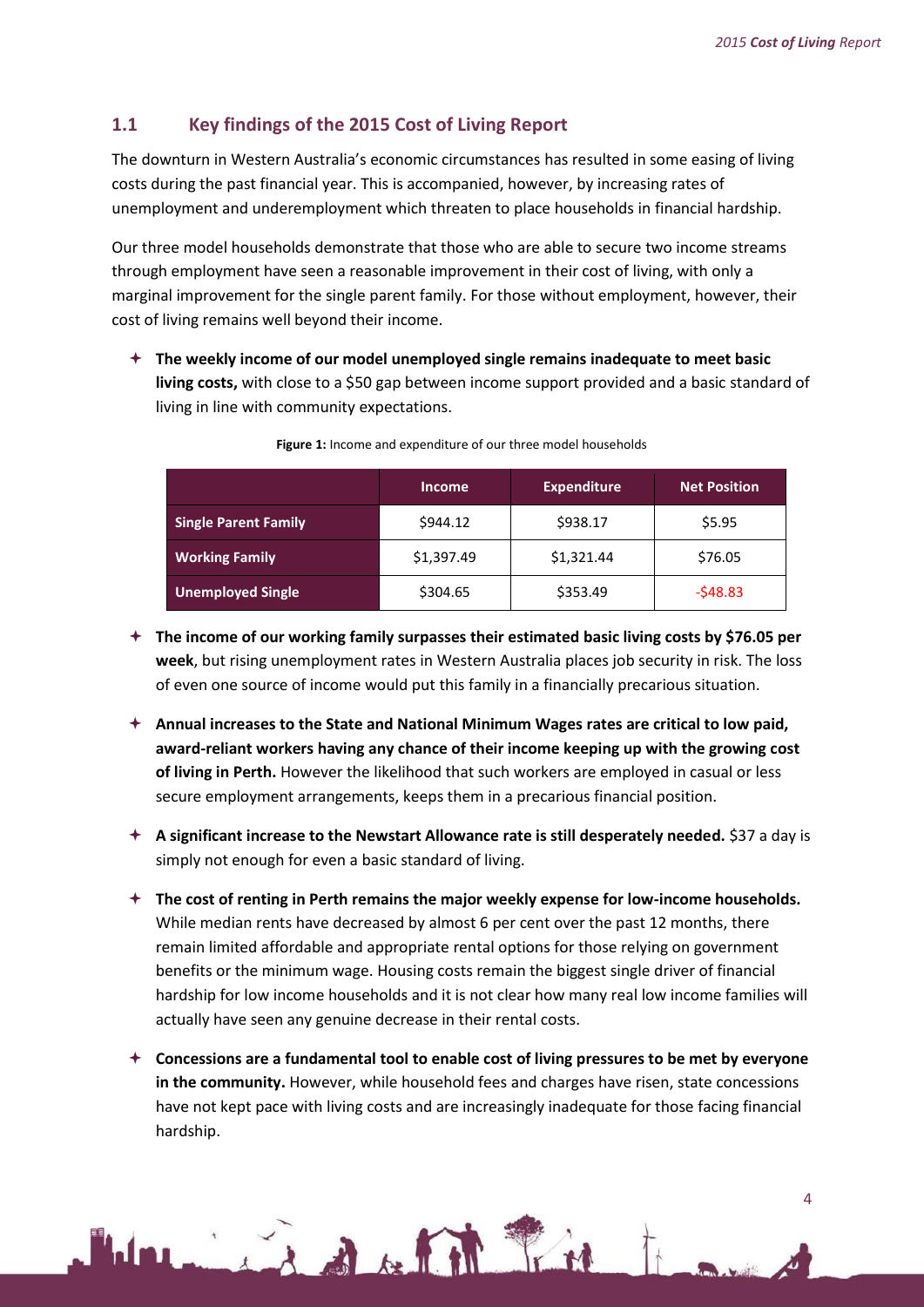# <span id="page-4-0"></span>**2.0 Methodology**

The Council has produced its Cost of Living Report annually since 2007. The first reports simply investigated the changes in basic living expenses such as housing, transport, fuel, food and other essentials in WA over the preceding year. In 2009 we developed a model comparing the adequacy of income against the costs of living for a low-income family in Western Australia, which was subsequently picked up by other States. In 2012 we revised and expanded our Cost of Living Report, to include two model families, and one individual representing different at-risk household types on low incomes.

The *2015 Cost of Living Report* uses the same methodology as our 2013 and subsequent reports*.* 4 It models the income and expenditure of three household types during the 2014/15 financial year in comparison to the two preceding financial years (2012/13 and 2013/14). Doing so allows us to analyse relative changes in living costs and understand their likely impacts on current and future levels of deprivation and need. Every household and family in WA is different, and so it would be unrealistic to expect these models to be a precise reflection of all living costs or household expenditures. However, with the conservative assumptions underpinning each model household clearly considered and referenced, **the Council is confident that the calculations undertaken and conclusions drawn reflect the real-life experiences of low-income households in WA.**

## <span id="page-4-1"></span>**2.1 Our three model households**

The key assumptions for our three households' income and expenditure are described below:

|                             | <b>Single Parent Family</b>                                                                                                        | <b>Working Family</b>                                                                                                                                         | <b>Unemployed Single</b>                                                                |
|-----------------------------|------------------------------------------------------------------------------------------------------------------------------------|---------------------------------------------------------------------------------------------------------------------------------------------------------------|-----------------------------------------------------------------------------------------|
| <b>Household</b><br>members | Single mother with two<br>dependent children.                                                                                      | Working family with 2<br>school aged children.                                                                                                                | Single, unemployed female.                                                              |
| Age                         | 34 years old, with two<br>children aged 7 and 8.                                                                                   | 2 adults aged 40 and 38<br>years, with two children<br>aged 11 and 13.                                                                                        | 44 years old.                                                                           |
| Income source               | Mother - works 18 hours a<br>week for 39 weeks a year at<br>minimum wage + casual<br>loading. Eligible for<br>government payments. | 1 works full (minimum wage<br>+ 33%); the other casual (16<br>hours per week at minimum<br>wage with casual loading).<br>Eligible for government<br>payments. | Newstart Allowance only.                                                                |
| <b>Housing</b>              | Rents a unit<br>(85% median unit rental)                                                                                           | Rents a house<br>(85% median house rental)                                                                                                                    | Shares a house with 2 other<br>adults (paying one third of<br>85% median house rental). |
| <b>Education</b>            | Both children attend a<br>public primary school.                                                                                   | Both children attend a<br>public primary school.                                                                                                              | N/A                                                                                     |
| <b>Transport</b>            | Owns a small car.                                                                                                                  | Own a small car and uses<br>public transport for 5 round<br>trips per week.                                                                                   | Public transport is only<br>mode of transport (5 round-<br>trips per week).             |
| <b>Health</b>               | No private health insurance.                                                                                                       | Has basic private health<br>insurance.                                                                                                                        | No private health insurance.                                                            |

#### **Table 1: WACOSS Household Models**

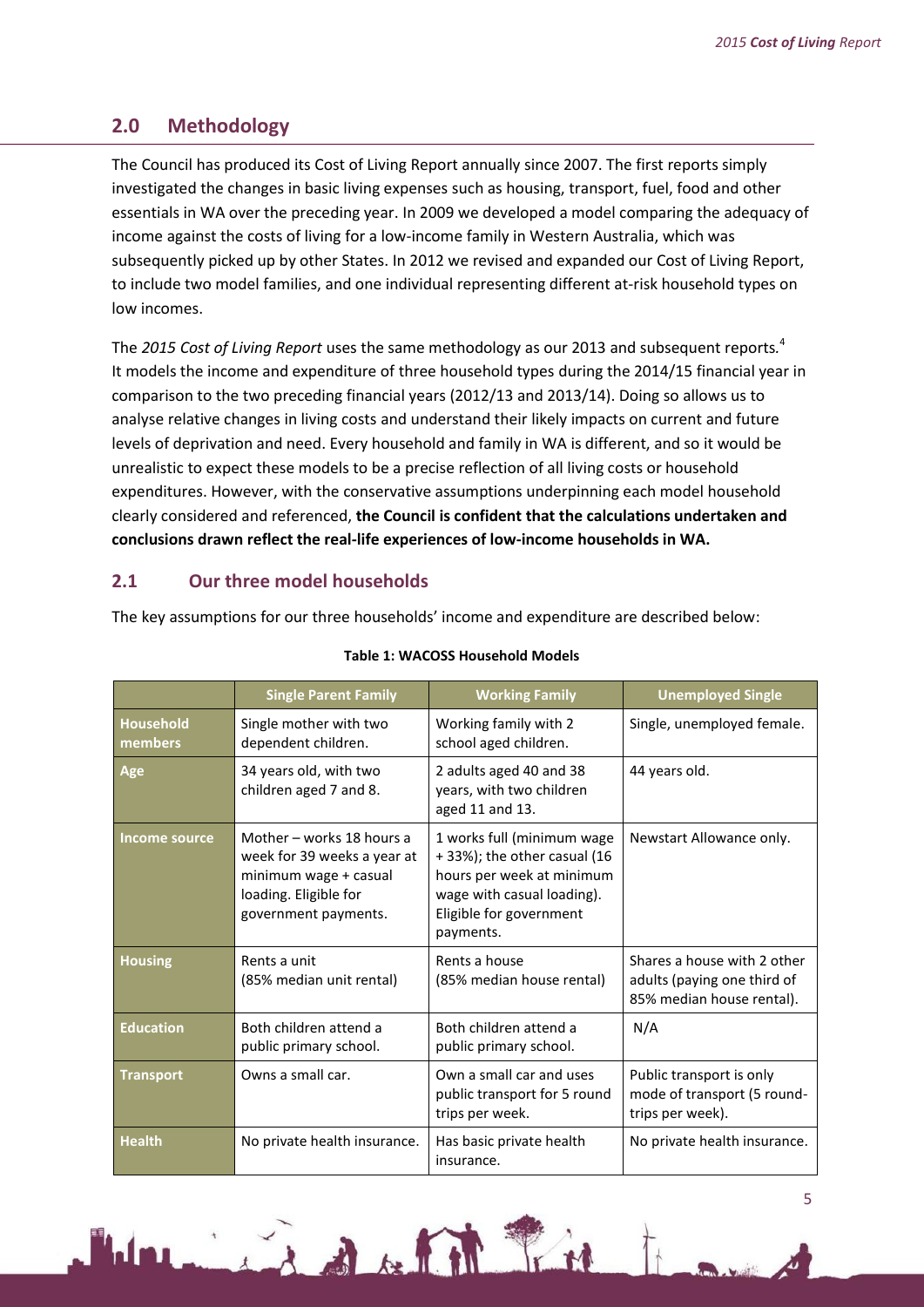#### <span id="page-5-0"></span>**2.2 Determining household income**

Each of our three households' income has been estimated by using:

- Centrelink's online payment estimator;<sup>5</sup>
- The Department of Social Services' *Guide to Social Security Law; 6*
- The Centrelink website;<sup>7</sup>
- The WA Industrial Relations Commission's 2014 State Wage Case decision;<sup>8</sup> and
- The Australian Taxation Office's online tax calculator.<sup>9</sup>

There were no significant changes to the make-up of the income received by our households (ie. no government benefits introduced or removed) in the 2014/15 financial year.

#### <span id="page-5-1"></span>**2.3 Determining household expenditure**

Household expenditure in the *2015 Cost of Living Report* has been calculated using up to date and publicly available sources that reflect the average price and usage of products and services by Perth residents wherever possible. Where such figures are not readily available, we have modelled costs based on the Australian Bureau of Statistics' (ABS) *2009-10 Household Expenditure Survey* (with relevant CPI applied). All estimates of cost and consumption are intentionally conservative. Further detail on each of the essential costs in the household expenditure model is provided below:

- **Housing** Expenditure is based on quarterly statistics of average house and unit rental prices advertised in the Perth metropolitan region published by the Real Estate Institute of Western Australia (REIWA). The models assume that our households have been able acquire rental accommodation at 85% of the median market rate, though finding appropriate and affordable accommodation can be a challenge in reality.
- **Utilities** Our households' consumption of electricity, gas and water are based on State Government estimates of average usage. Prices were obtained directly from the utility providers for Perth residential households.
- **Food and beverages** Food and beverage costs are based on the second quintile figures published in the ABS Household Expenditure Survey 2009-10 (with CPI applied), and vary depending on household size.
- **Transport** Two of our households are assumed to own and use a small inexpensive car, travelling 15,000 km per year. Our 2013 and 2014 Cost of Living Reports assumed that the households own a late model Suzuki Alto – the car which RAC WA calculated had the lowest running costs for those years. To remain consistent, we have again used the lowest car running costs, which in 2013/14 was the Suzuki Celerio.<sup>10</sup> (Note this may result in an underestimate, as it is likely our households would own an older, less fuel efficient car with higher running costs.)
- **Other household and living costs** Other essential household costs, such as education, communication, and household services have been calculated based on the ABS's 2009-10 Household Expenditure Survey (with CPI applied).

Light Pin



6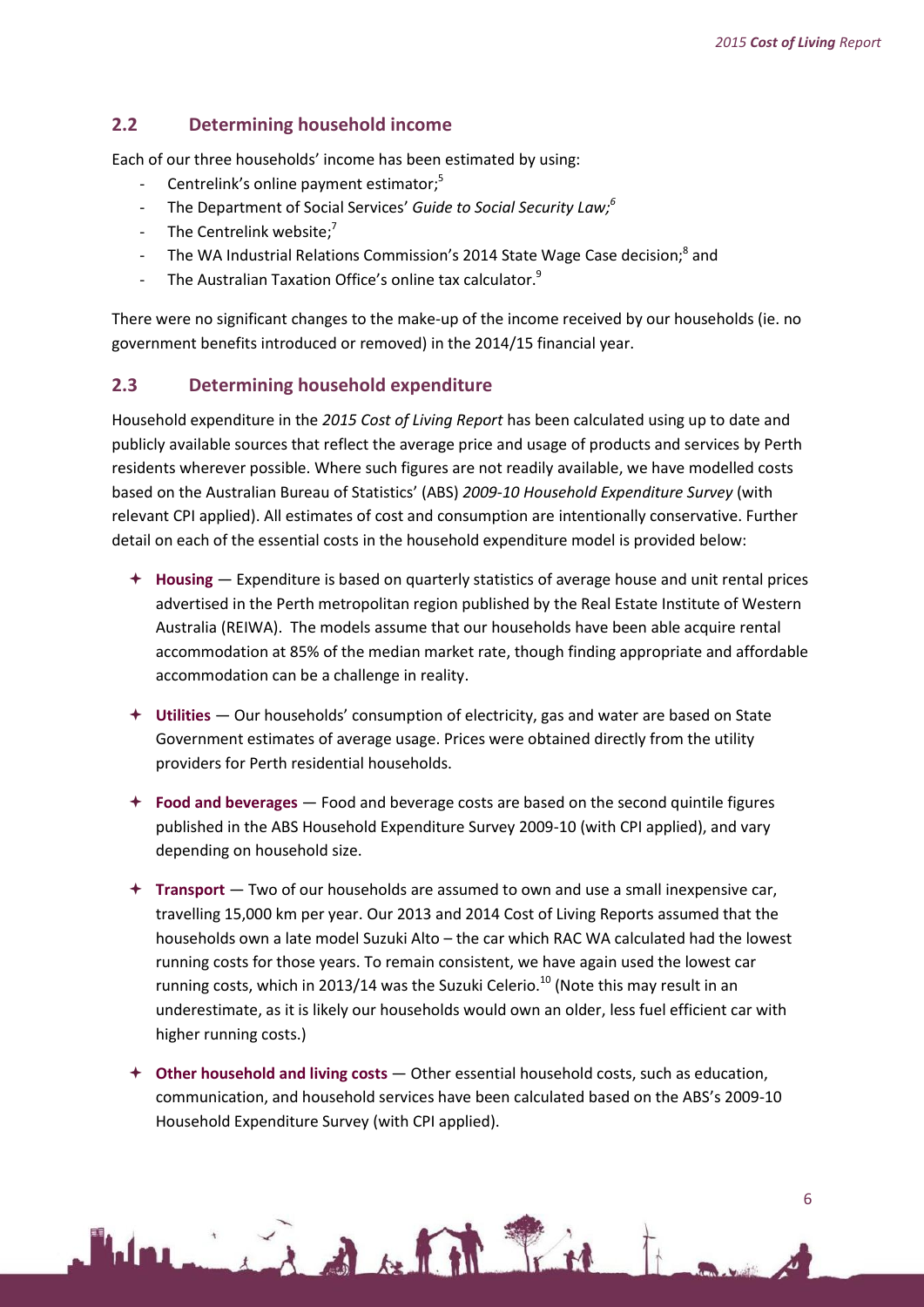### <span id="page-6-0"></span>**3.0 Household Analysis**

#### <span id="page-6-1"></span>**3.1 Single parent family**

Our single parent family is comprised of a single parent with two primary school aged children. The parent works part-time, rents a unit, and owns a small car. The parent in this household is assumed to already be working 18 hours per week for 39 weeks of the year while their children attend school. Our calculations assume that she or he is unable to work during school holidays when they must care for the children. In reality this kind of work pattern is difficult to attain, which is why single parents have one of the highest rates of movement in and out of part-time work.

Our single parent remains eligible to receive Parenting Payment Single (rather than being shifted to the much lower Newstart Allowance) due to one of the children being below the age of 8 years.<sup>11</sup>

| <b>Single parent family (Parenting Payment Single) - WEEKLY INCOME</b>      |           |           |           |                                     |                                      |  |
|-----------------------------------------------------------------------------|-----------|-----------|-----------|-------------------------------------|--------------------------------------|--|
|                                                                             | 2012/13   | 2013/14   | 2014/15   | % increase<br>2013/14 to<br>2014/15 | \$ increase<br>2013/14 to<br>2014/15 |  |
| Wage (gross)                                                                | \$371.63  | \$382.50  | \$394.31  | 3.0%                                | \$11.81                              |  |
| Parenting payment                                                           | \$229.27  | \$239.72  | \$241.82  | 0.87%                               | \$2.10                               |  |
| Other regular Government<br><b>Benefits</b>                                 | \$293.66  | \$301.63  | \$309.05  | 2.4%                                | \$7.42                               |  |
| Government supplements (one<br>off payments, converted to<br>weekly amount) | \$53.48   | \$53.48   | \$51.66   | $-3.52%$                            | $-51.82$                             |  |
| Tax paid                                                                    | $-548.33$ | $-551.90$ | $-558.73$ | $-11.63%$                           | $-56.83$                             |  |
| Total household income/week                                                 | \$899.70  | \$931.38  | \$944.12  | 1.35%                               | \$12.74                              |  |
| Increase on previous year                                                   | \$27.32   | \$31.68   | \$12.74   |                                     |                                      |  |
| % increase on previous year                                                 | 3.1%      | 3.5%      | 1.35%     |                                     |                                      |  |

The income of the single parent household has **increased 1.35 per cent** (\$12.74) over the last 12 months. The parent's wage has increased by \$11.81, the parenting payment by \$2.10 and other government benefits (including both regular and one-off payments) by \$5.60.

As described in more detail in our 2013 Cost of Living Report, a casual employee (like our single parent) typically does not have sick leave or annual leave entitlements. This puts them in a precarious financial situation, especially when they or their children may be unwell (requiring time off work), or during times when business may be slow. Increases in the unemployment rate put them at further risk. Unpredictable pay can also result in difficulties in reporting income to Centrelink.

Hairly of the Time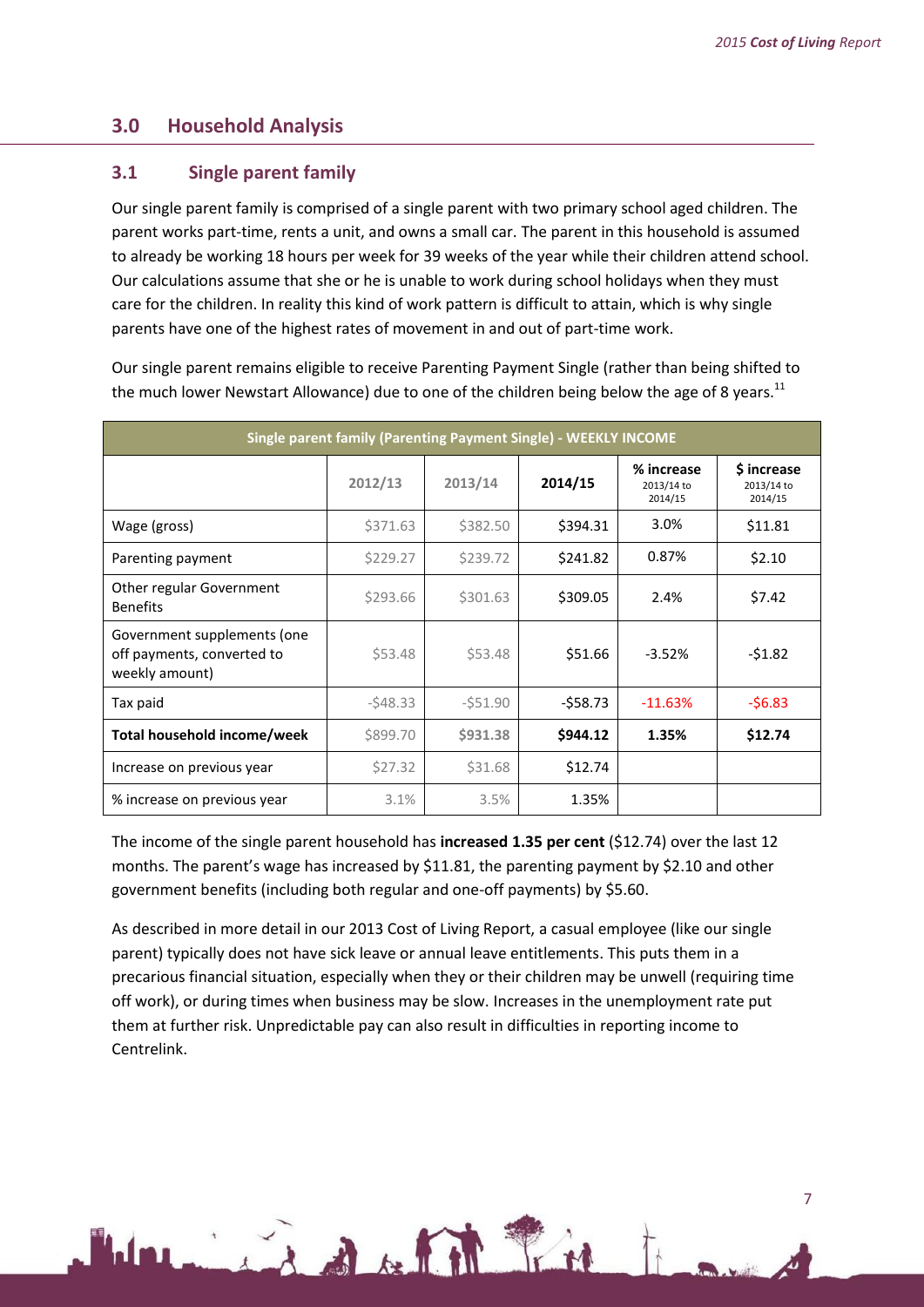| Single parent family - WEEKLY EXPENDITURE  |          |          |           |                                     |                                      |
|--------------------------------------------|----------|----------|-----------|-------------------------------------|--------------------------------------|
|                                            | 2012/13  | 2013/14  | 2014/15   | % increase<br>2013/14 to<br>2014/15 | \$ increase<br>2013/14 to<br>2014/15 |
| Rent                                       | \$362.31 | \$379.31 | \$357.00  | $-5.88%$                            | $-522.31$                            |
| Food and beverage                          | \$212.75 | \$218.10 | \$220.65  | 1.17%                               | \$2.40                               |
| <b>Utilities</b>                           | \$35.26  | \$35.81  | \$35.86   | 0.14%                               | \$0.05                               |
| Transport                                  | \$65.57  | \$66.85  | \$55.16   | $-17.49%$                           | $-$11.69$                            |
| Other - household and living costs         | \$259.27 | \$266.57 | \$269.50  | 1.10%                               | \$2.93                               |
| <b>Total household</b><br>expenditure/week | \$935.16 | \$966.64 | \$938.17  | $-2.95%$                            | \$28.47                              |
| Increase on previous year                  | \$38.53  | \$31.47  | $-528.47$ |                                     |                                      |
| % increase on previous year                | 4.3%     | 3.4%     | $-2.95%$  |                                     |                                      |

The single parent household's weekly expenditure on basic living costs has **decreased by 2.95 per cent** over the last 12 months. The largest dollar and percentage decreases relate to housing and transport costs respectively — rent has decreased by \$22.31 per week (or 5.88 per cent), while transport costs are down \$11.69 per week (or 17.49 per cent).

| Figure 2: Median unit rental price, Perth |  |  |  |  |  |
|-------------------------------------------|--|--|--|--|--|
|-------------------------------------------|--|--|--|--|--|

| <b>Financial Year</b> | Quarter           | <b>Median Unit</b><br><b>Rental Price</b> | Average median<br>rental price<br>over 4 quarters | 85% of average<br>price |  |
|-----------------------|-------------------|-------------------------------------------|---------------------------------------------------|-------------------------|--|
|                       | September 2013    | \$450                                     |                                                   |                         |  |
| 2013/14               | December 2013     | \$450                                     | \$446                                             | \$379.31                |  |
|                       | March 2014        | \$440                                     |                                                   |                         |  |
|                       | <b>June 2014</b>  | \$445                                     |                                                   |                         |  |
|                       | September 2014    | \$430                                     |                                                   |                         |  |
| 2014/15               | December 2014     | \$430                                     | \$420                                             | \$357.00                |  |
|                       | <b>March 2015</b> | \$420                                     |                                                   |                         |  |
|                       | <b>June 2015</b>  | \$400                                     |                                                   |                         |  |

As in previous years, we have used the car with the lowest running costs for our transport modelling. This has, however, resulted in a significant reduction in the transport costs for the two household types that use a car due to the substantially lower running costs of the 2013/14 car, compared to those of previous models. The likelihood is that our model families would not be be able to afford to purchase a new car each year, which may have resulted in an underestimate of their expenditure.

Line of Bath Tri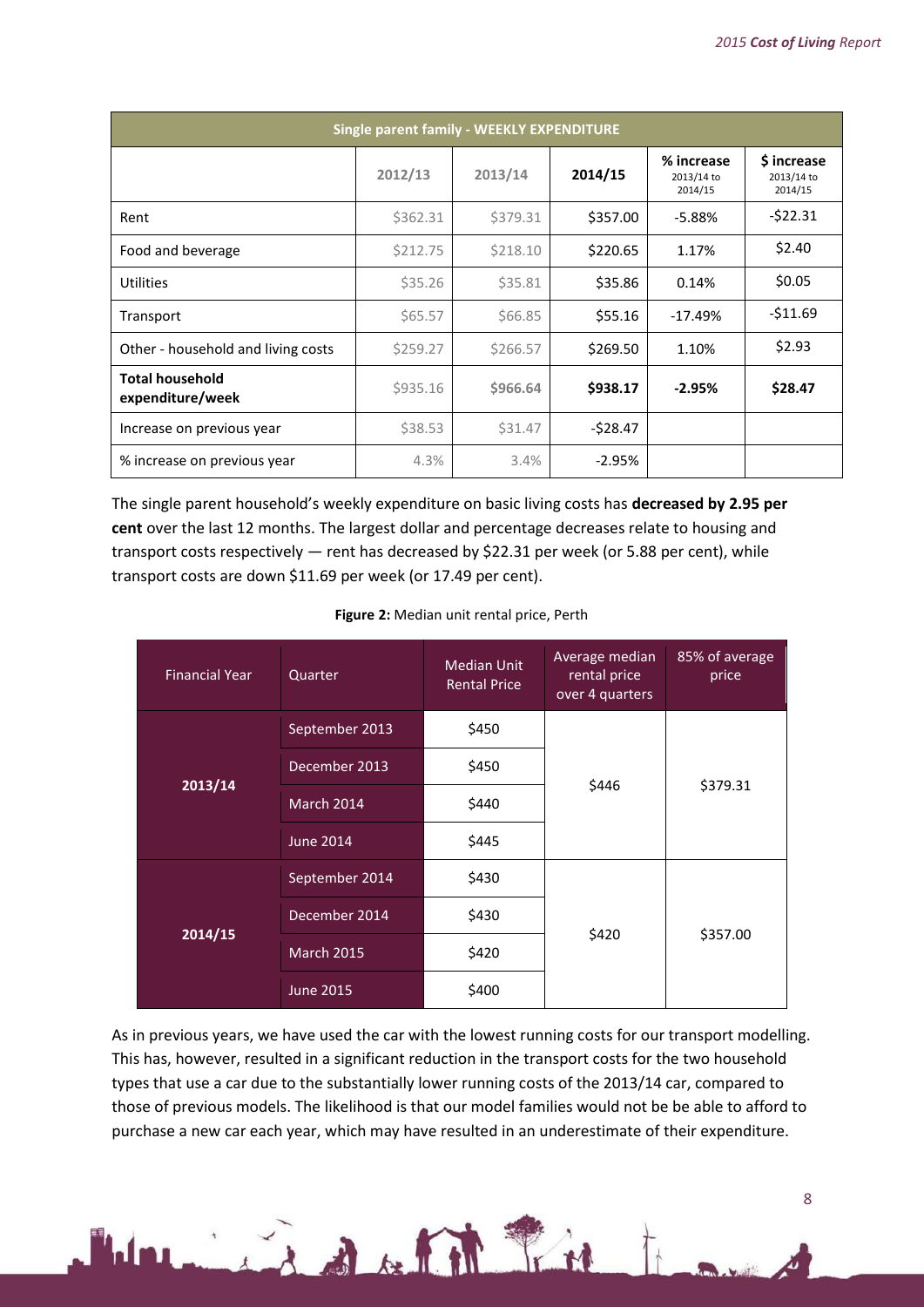A more comprehensive examination of this issue can be found in section *4.0 – Key Observations and Implications*.

| <b>Single parent family (Parenting Payment Single) - WEEKLY DIFFERENCE</b> |                               |           |          |  |  |  |  |
|----------------------------------------------------------------------------|-------------------------------|-----------|----------|--|--|--|--|
|                                                                            | 2012/13<br>2013/14<br>2014/15 |           |          |  |  |  |  |
| Total weekly income                                                        | \$899.70                      | \$931.38  | \$944.12 |  |  |  |  |
| Total expenditure                                                          | \$935.16                      | \$966.64  | \$938.17 |  |  |  |  |
| <b>Difference</b>                                                          | $-535.46$                     | $-535.26$ | \$5.95   |  |  |  |  |

In 2014/15, the family's weekly income surpassed their basic living costs by \$5.95 per week (down from \$27.88 in 2011/12).

It is also important to remember that these calculations make no allowance for the family to save, for the single parent to undertake training in order to improve their employment prospects, or to enable the family to be able to respond to an unexpected cost or crisis (if the fridge or car breaks down). The single family does not have any health or home and contents insurance, and the model does not provide for any spending on items such as birthday presents, school excursions or other "non-essential" items.

## <span id="page-8-0"></span>**3.2 Working Family**

The working family consists of one parent working full time, one doing part-time casual employment and two school aged children. They rent a house, own a small car and use public transport for five round trips a week.

| <b>Working family - WEEKLY INCOME</b>                                        |            |            |            |                                     |                                            |  |
|------------------------------------------------------------------------------|------------|------------|------------|-------------------------------------|--------------------------------------------|--|
|                                                                              | 2012/13    | 2013/14    | 2014/15    | % increase<br>2013/14 to<br>2014/15 | <b>S</b> increase<br>2013/14 to<br>2014/15 |  |
| Combined wages (gross)                                                       | \$1,152.04 | \$1,185.58 | \$1,221.94 | 3.07%                               | \$36.36                                    |  |
| Regular government benefits                                                  | \$226.93   | \$232.12   | \$254.10   | 9.47%                               | \$21.98                                    |  |
| Government supplements (one off<br>payments, converted to weekly<br>figures) | \$58.26    | \$58.26    | \$58.91    | 1.12%                               | \$0.65                                     |  |
| Tax paid                                                                     | $-5115.10$ | $-5123.71$ | $-5137.47$ | $-11.12%$                           | $-13.76$                                   |  |
| Total household income/week                                                  | \$1,322.13 | \$1,352.25 | \$1,397.49 | 3.35%                               | \$45.24                                    |  |
| Increase on previous year                                                    | \$35.55    | \$30.12    | \$45.24    |                                     |                                            |  |
| % increase on previous year                                                  | 2.8%       | 2.3%       | 3.35%      |                                     |                                            |  |

The largest real increase to the working family's income came as a result of the 2014 State Wage Case decision. As a result of this decision, our working family's weekly (before tax) wages **increased by 3.07 per cent** or \$36.36 per week between 2013/14 and 2014/2015.

Line Bath Pin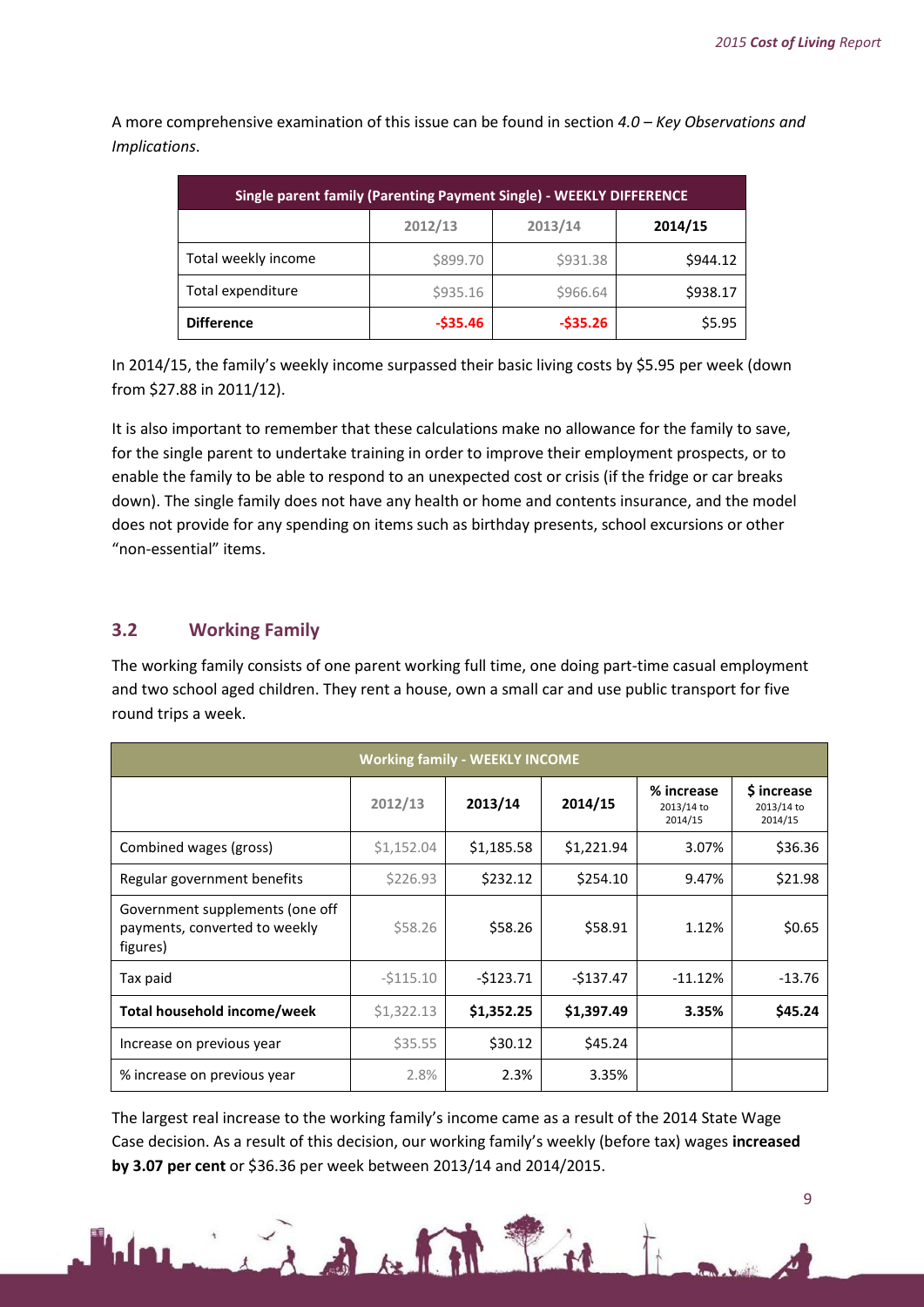| <b>Working family - WEEKLY EXPENDITURE</b> |            |            |            |                                     |                                            |  |
|--------------------------------------------|------------|------------|------------|-------------------------------------|--------------------------------------------|--|
|                                            | 2012/13    | 2013/14    | 2014/15    | % increase<br>2013/14 to<br>2014/15 | <b>S</b> increase<br>2013/14 to<br>2014/15 |  |
| Rent                                       | \$388.88   | \$397.38   | \$376.13   | $-5.35%$                            | $-521.25$                                  |  |
| Food and beverages                         | \$305.14   | \$312.82   | \$316.59   | 1.21%                               | \$3.77                                     |  |
| Utilities                                  | \$52.25    | \$53.33    | \$53.88    | 1.03%                               | \$0.55                                     |  |
| Transport                                  | \$95.17    | S97.79     | \$87.46    | $-10.56%$                           | $-$10.33$                                  |  |
| Other household and living costs           | \$467.80   | \$481.30   | \$487.39   | 1.27%                               | \$6.09                                     |  |
| <b>Total household</b><br>expenditure/week | \$1,309.23 | \$1,342.62 | \$1,321.44 | $-1.58%$                            | $-521.18$                                  |  |
| Increase on previous year                  | \$50.54    | \$33.39    | $-521.18$  |                                     |                                            |  |
| % increase on previous year                | 4.0%       | 2.6%       | $-1.58%$   |                                     |                                            |  |

Our working family's weekly expenditure on basic living costs has **decreased by 1.58 per cent** or \$21.18 per week over the last 12 months. As with our single parent, the largest decreases in expenditure are in housing and transport, which outweigh the increased cost of food and beverages, utilities, and other household and living costs.

| <b>Working family - WEEKLY DIFFERENCE</b> |            |            |            |  |  |  |  |
|-------------------------------------------|------------|------------|------------|--|--|--|--|
| 2012/13<br>2013/14<br>2014/15             |            |            |            |  |  |  |  |
| Total weekly income                       | \$1,322.13 | \$1,352.25 | \$1,397.49 |  |  |  |  |
| Total expenditure                         | \$1,309.23 | \$1,342.62 | \$1,321.44 |  |  |  |  |
| <b>Difference</b>                         | \$12.90    | \$9.63     | \$76.05    |  |  |  |  |

In 2014/15, the family's weekly income surpassed their basic living costs by \$76.05 per week (up from \$9.63 in 2013/14). Their position has improved to a point where there is now some allowance for the family to save, or to have some money to cover unexpected or non-essential expenditure. However, with rising unemployment rates and significant lay-offs having occurred on the back of changing economic circumstances, it should be noted that if either of the couple had lost their job during this period, there financial position would be very different.

Light Pin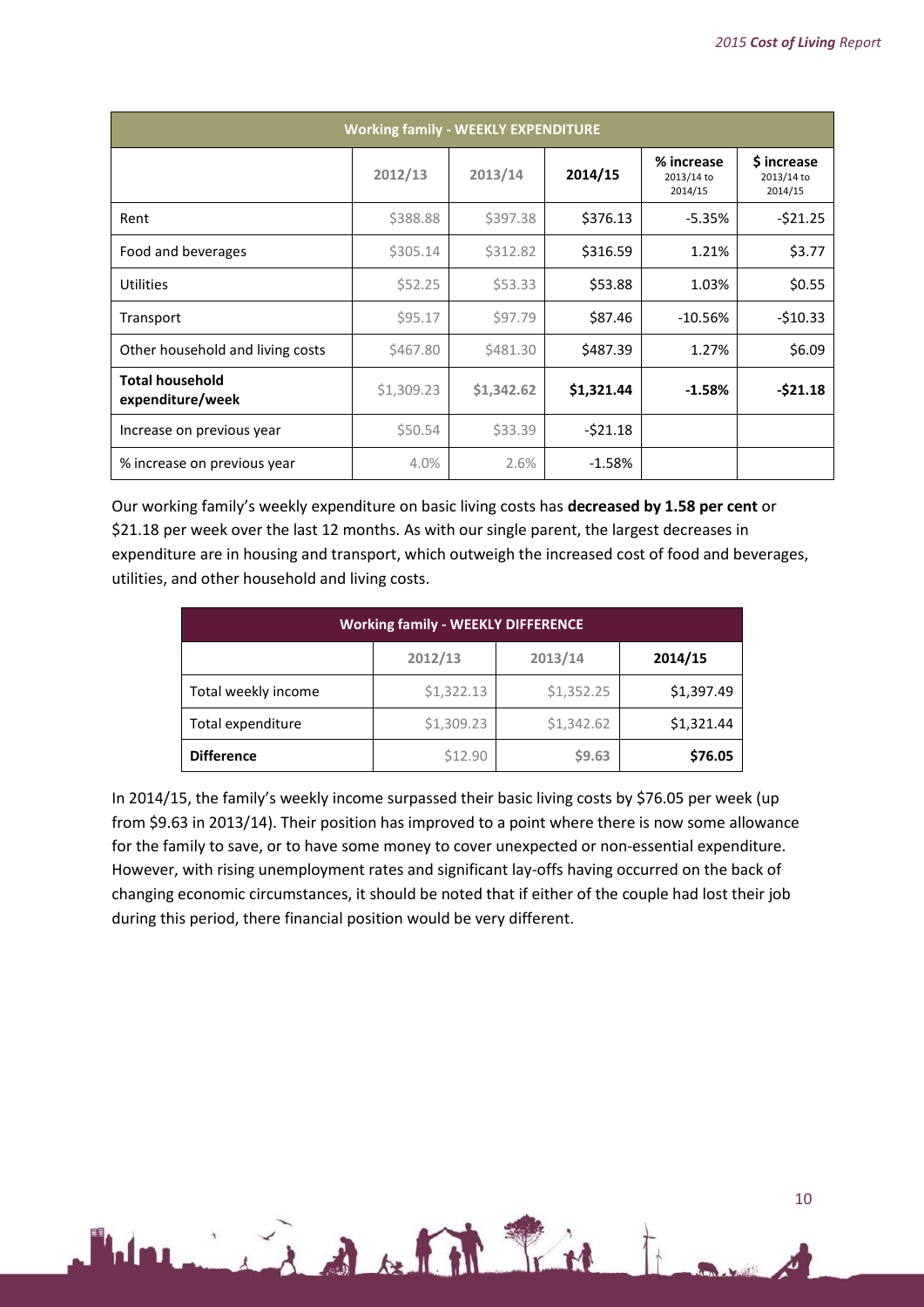# <span id="page-10-0"></span>**3.3 Unemployed Single**

Our unemployed single person's only income comes from government allowances and benefits. She or he is currently looking for work, lives in shared accommodation, and relies on public transport to get to appointments (e.g. with Centrelink, job interviews, doctor), to visit friends or family, or even to reach the supermarket or local library (to access the internet).

| Unemployed single - WEEKLY INCOME                            |          |          |          |                                     |                                      |
|--------------------------------------------------------------|----------|----------|----------|-------------------------------------|--------------------------------------|
|                                                              | 2012/13  | 2013/14  | 2014/15  | % increase<br>2013/14 to<br>2014/15 | \$ increase<br>2013/14 to<br>2014/15 |
| Newstart Allowance (with clean<br>energy supplement included | \$246.60 | \$251.39 | \$257.74 | 2.53%                               | \$6.35                               |
| Rent assistance                                              | \$40.46  | \$41.62  | \$42.52  | 2.16%                               | \$0.90                               |
| Clean energy supplement                                      | \$1.18   | \$4.35   | \$4.39   | 0.92%                               | \$0.04                               |
| Tax paid                                                     | \$0.00   | \$0      | \$0      | 0%                                  | \$00                                 |
| <b>Total household income/week</b>                           | \$288.25 | \$297.36 | \$304.65 | 2.45%                               | \$7.29                               |
| Increase on previous year                                    | \$2.40   | \$9.11   | \$7.29   |                                     |                                      |
| % increase on previous year                                  | 0.8%     | 3.2%     | 2.45%    |                                     |                                      |

This year, the weekly income of our unemployed person **increased by 2.45 per cent**. However, in real terms, this means they only have an additional \$1.04 per day to try to make ends meet.

| <b>Unemployed single - WEEKLY EXPENDITURE</b> |          |          |          |                                     |                                      |
|-----------------------------------------------|----------|----------|----------|-------------------------------------|--------------------------------------|
|                                               | 2012/13  | 2013/14  | 2014/15  | % increase<br>2013/14 to<br>2014/15 | \$ increase<br>2013/14 to<br>2014/15 |
| Rent                                          | \$129.63 | \$132.46 | \$125.38 | $-5.35%$                            | $-57.08$                             |
| Food and beverage                             | \$92.39  | \$94.72  | \$95.94  | 1.29%                               | \$1.22                               |
| Utilities                                     | \$16.14  | \$16.45  | \$16.57  | 0.73%                               | \$0.12                               |
| Transport                                     | \$11.92  | \$12.46  | \$12.96  | 4.01%                               | \$0.46                               |
| Other - household and living costs            | \$99.72  | \$101.91 | \$102.64 | 0.72%                               | \$0.73                               |
| <b>Total household</b><br>expenditure/week    | \$349.79 | \$358.00 | \$353.49 | $-1.26%$                            | $-54.51$                             |
| Increase on previous year                     | \$14.82  | \$8.21   | $-54.51$ |                                     |                                      |
| % increase on previous year                   | 4.4%     | 2.3%     | $-1.26%$ |                                     |                                      |

In 2014/15, our unemployed person was receiving government benefits totalling less than 50 per cent of the WA State Minimum Wage while searching for work.<sup>1</sup> As the calculations below show,

in the film

**.** 

 $^1$  In 2014/15 the WA State Minimum Wage full time weekly rate for adults was \$665.90.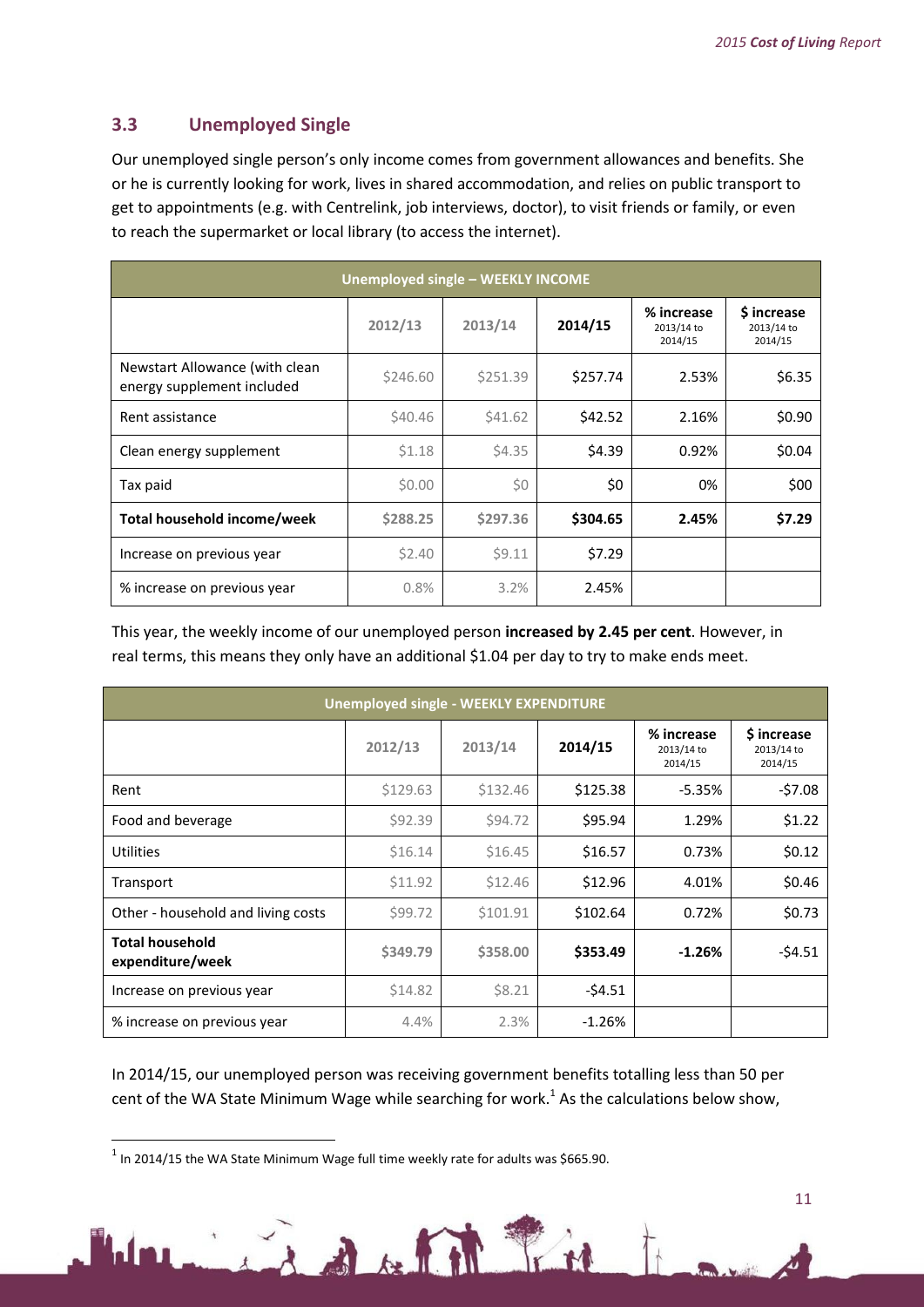despite the small decrease in weekly expenditure, unemployment benefits do not meet a basic standard of living and present significant barriers to a job-seeker's ability to find work.

The unemployed person's weekly expenditure on basic living costs has **decreased by 1.26 per cent** (or \$4.51 per week) over the last 12 months.

The housing calculations above assume that our unemployed person can find shared accommodation where she or he pays one-third rent of a house at 85 per cent of the Perth median house price. Though there has been an easing off in the rental market over the last 12 months, with a decrease in rents of 5.35 per cent, Commonwealth Rent Assistance has increased less than \$1 per week. This continues a long trend of Commonwealth Rent Assistance failing to keep pace with rental costs.

| <b>Unemployed single - WEEKLY DIFFERENCE</b> |           |           |           |  |
|----------------------------------------------|-----------|-----------|-----------|--|
|                                              | 2012/13   | 2013/14   | 2014/15   |  |
| Total weekly income                          | \$288.25  | \$297.36  | \$304.65  |  |
| Total expenditure                            | \$349.79  | \$358.00  | \$353.49  |  |
| <b>Difference</b>                            | $-$61.54$ | $-$60.64$ | $-548.83$ |  |

The gap between the unemployed person's income and expenditure means they will have to make some very tough choices about which basic costs of living are most essential in any week. The ongoing, negative difference between income and expenditure is a clear indication that this person is struggling to meet a basic standard of living in WA and facing significant financial hardship.

These calculations make no allowance for our unemployed single to be able to save any money, to pay for any unexpected medical expenses, to purchase or contribute towards the cost of new white goods, to pay for training to increase their employment options, or to spend on any non-essential items. It is entirely reasonable to assume that they would need to go into debt if any of these circumstances occur were to occur.

1 in 1 de la 1 fre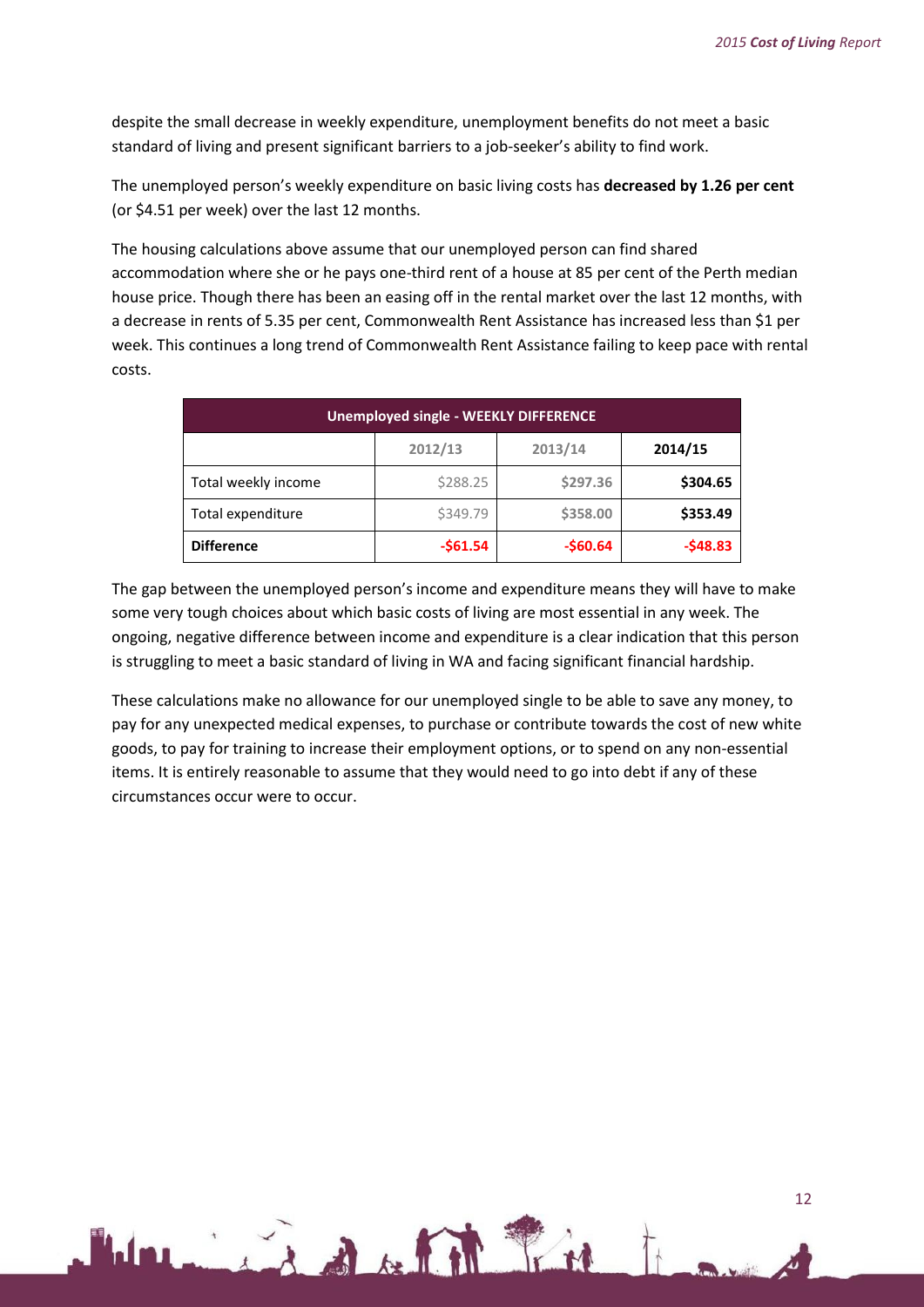# <span id="page-12-0"></span>**4.0 Key Observations & Implications**

The state of Western Australia's rental market has become an area of great focus for the community at large, as the slowing demand on the back of a slackening in the growth of WA's permanent and itinerant population has led to an increase in the rental vacancy rate and a drop in the overall median rent.

With these factors in mind and the tenor of recent media coverage, people could easily be mistaken in thinking therefore that the rental market had become affordable for those on low incomes and that housing costs would no longer be such a burden.

The reality, however, is very different. Many families and individuals remain under significant strain and may be forced to rent in places that are not appropriate to their needs or cost too much for them to live free of rental stress.

As can be seen in Figure 3, the Perth median rental price decreased in 2015, taking it down to \$420 as of the June quarter. Since December 2012, the rental vacancy rate has also been increasing, reaching 4.7 per cent in the June 2015 quarter, as shown in **[Figure 4](#page-12-1)**.



**Figure 3:** Median Rental Price (Overall), Perth

**Figure 4**: Perth rental vacancy rate, %

<span id="page-12-1"></span>

小人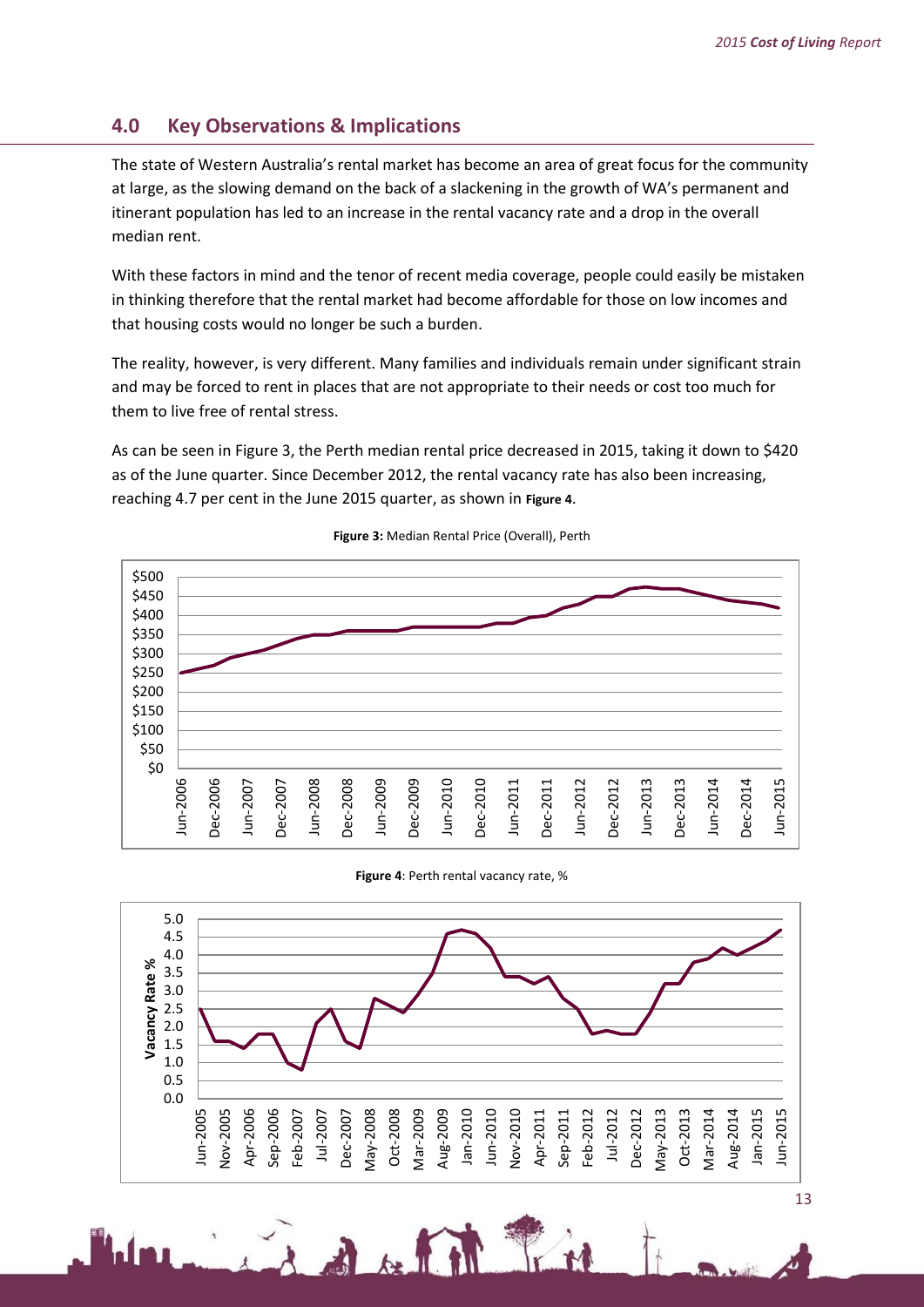The increased availability of rental properties was reflected in Anglicare WA's *Rental Affordability Snapshot*, a survey of rental properties conducted annually (in the month of April). The 2015 Snapshot collected data on a total of 9,803 private rental listings across the state of Western Australia.<sup>12</sup>

As Figure 5 shows, rental prices in April 2015 had decreased considerably. While the 2015 survey showed that the average and median prices had both fallen, Anglicare WA concluded that the median rental price was "clearly beyond the affordable price range of people on benefits, pensions or a minimum wage". $^{13}$ 

| <b>Location</b>              | 2013  | 2014  | 2015  |
|------------------------------|-------|-------|-------|
| <b>Median Price</b>          | \$520 | \$480 | \$430 |
| <b>Average Price</b>         | \$609 | \$535 | \$479 |
| <b>Properties Advertised</b> | 3,646 | 5,979 | 7,976 |

#### **Figure 5:** Anglicare WA Rental Affordability Snapshot Results (Perth only)

As can be seen in Figure 5, while the overall median rent does not consume as much of the State minimum wage as it did during 2013, it still accounts for over 63 per cent.





Based on the income of our model households, and the understanding that a household paying more than 30 per cent of their income is considered to be in "housing stress"; the following table indicates:

- a) the rental price each of our models household could afford to pay (and not be in housing stress); and
- b) based on Anglicare WA's 2015 rental snapshot data, the number of listed properties which are both appropriate and affordable:

in The Bally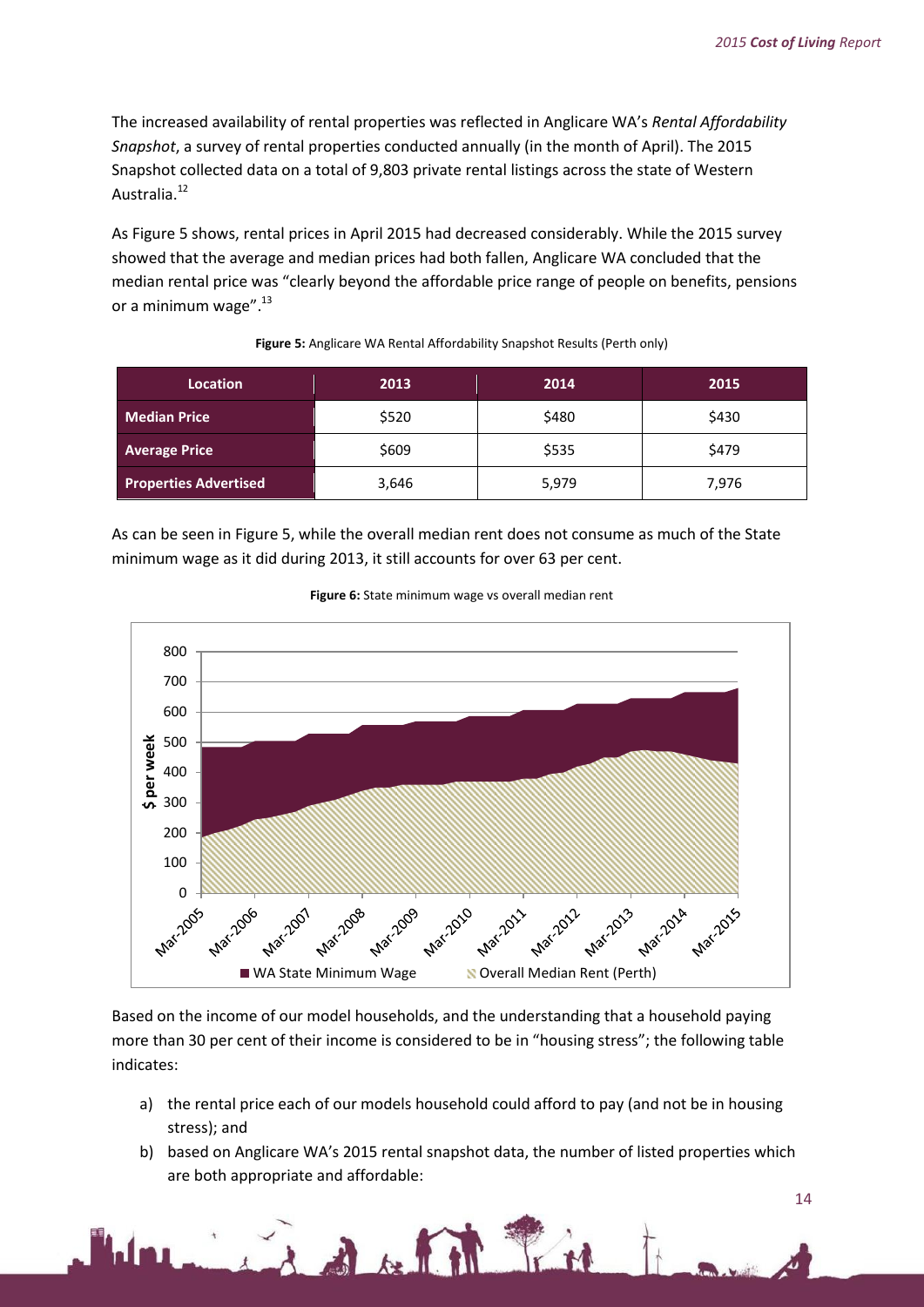| <b>Household</b>                      | Size of residence<br>required<br>(APPROPRIATENESS)                   | <b>Funds available to pay rent</b><br>(represents 30% of<br>income)<br>(AFFORDABILITY) | No. of properties<br>affordable & appropriate<br>in Perth - 2015 |
|---------------------------------------|----------------------------------------------------------------------|----------------------------------------------------------------------------------------|------------------------------------------------------------------|
| <b>Single Parent</b><br><b>Family</b> | 2+ bedrooms                                                          | \$283.24<br>(30% of \$944.12)                                                          | 19 (0.24%)                                                       |
| <b>Working Family</b>                 | 2+ bedrooms                                                          | \$419.25<br>(30% of \$1,397.49)                                                        | 1855 (23.26%)                                                    |
| <b>Unemployed Single</b>              | 3+ bedrooms (assumes<br>rent is equally shared<br>between 3 parties) | \$274.20<br>(30% of 304.65, with<br>equal payments made by<br>3 people)                | $0(0\%)$                                                         |
|                                       |                                                                      | Total number of<br>properties advertised                                               | 7.976                                                            |

**Figure 7:** Affordable and appropriate Perth rental properties available to model households at April 2015

Our modelling assumes that the unemployed single person lives in a household with two other Newstart recipients. However, the unemployed single person's household circumstances are most likely to vary, depending on the individual's age, gender and family situation. Our working family are in a stronger financial position thanks to their multiple incomes and eligibility for additional welfare support, however fewer than one in every four properties available at the time of Anglicare WA's snapshot were both considered appropriate and affordable for the family.

It is important to note that the median rental price is a measure of the amount paid for new rental contracts rather than ongoing ones. That is, while someone moving into a new rental property might expect to be paying on average \$50 per week less in rent than if they had been moving into a new place last year, those who remain in the same property are unlikely to have seen any change in their rental costs. So, while our model shows a decrease of \$x in the rental paid by our model single parent family or \$x for our working families, real life families are unlikely to have seen any change in their living costs unless they've moved house or been in a position to negotiate their rental costs down.

It should also be noted that lower income earners may not be in a position to negotiate their rents down due to either a lack of experience or as a result of their precarious financial situation reducing any leverage they may have over the landlord, as to move from their current rental situation to another would itself be an expensive process. Community services such as emergency relief or financial counselling could plausibly be used to advocate on behalf of tenants, but the fact is that following the recent financial counselling cuts the capacity to provide such a service has been completely eroded.

Our single parent family is faced with only 19 properties (0.24 per cent of all listings) meeting basic measures of affordability and appropriateness for this family.

The rental assistance provided by the Commonwealth has seen little growth, despite the fact that the rental stress has been a consistent and persistent problem facing those on lower incomes for a significant period of time.

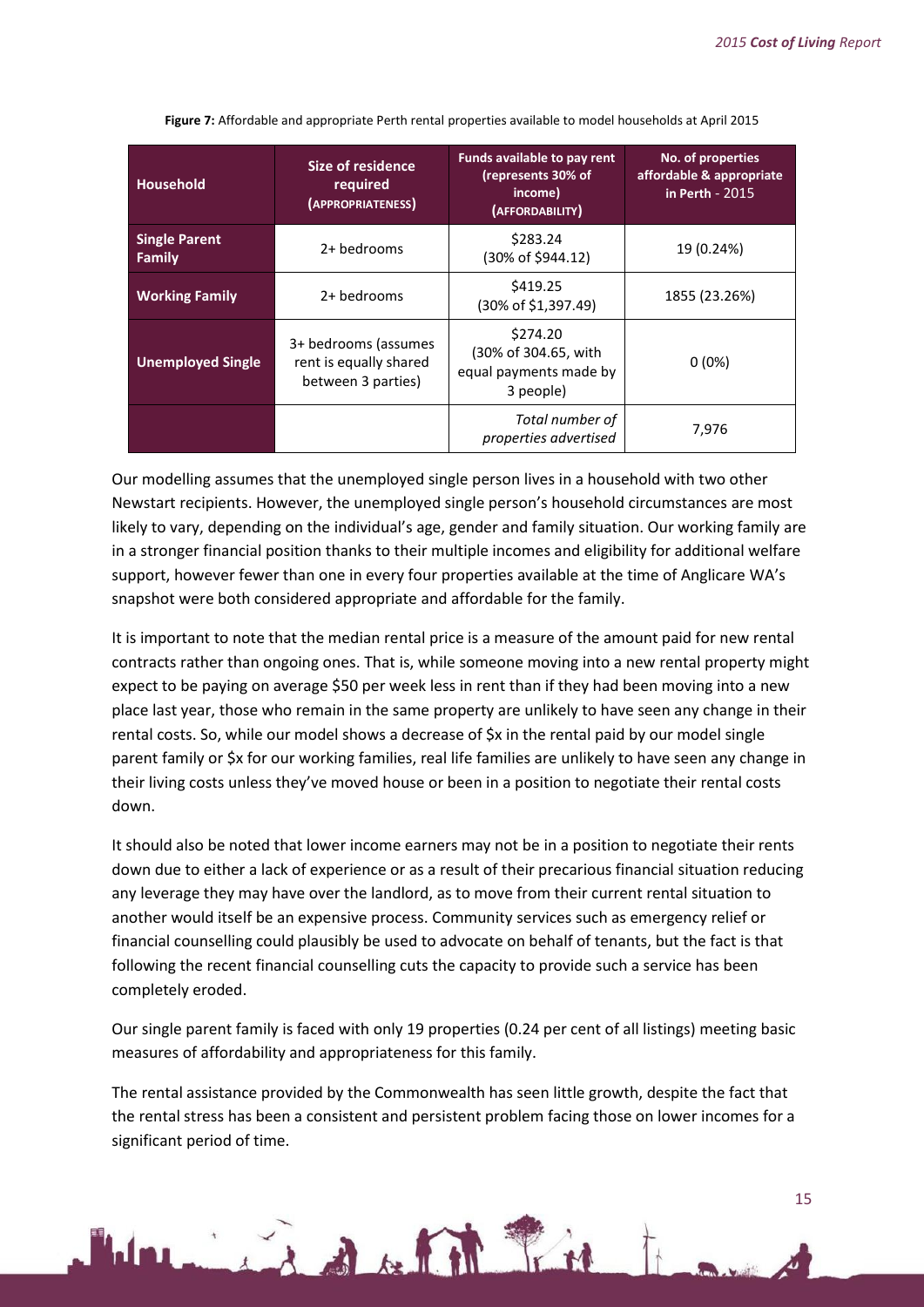|  | Figure 8: Commonwealth Rent Assistance |  |  |
|--|----------------------------------------|--|--|
|--|----------------------------------------|--|--|

| <b>Household</b>                   |                                                        | 2013/14  | 2014/15  | % change |
|------------------------------------|--------------------------------------------------------|----------|----------|----------|
| <b>Single Parent</b>               | Rent Assistance received                               | \$73.99  | \$75.25  | 1.7%     |
| Family                             | Rent paid (85% median unit price)                      | \$379.31 | \$357    | $-5.9%$  |
| <b>Working</b>                     | Rent Assistance received                               | \$73.72  | \$74.62  | 1.2%     |
| Family                             | Rent paid (85% median house price)                     | \$397.38 | \$376.13 | $-5.3%$  |
|                                    | Rent Assistance received                               | \$41.62  | \$42.52  | 2.2%     |
| <b>Unemployed</b><br><b>Single</b> | Rent paid (85% median house price,<br>one-third share) | \$132.46 | \$125.38 | $-5.3%$  |

To secure rental housing at 85 per cent of the median price, all of our model families will have to pay more than 30 per cent of their income, placing them all in rental stress.

Looking outside of Perth at the Northwest Region of Western Australia, our single parent family will find only four properties from those listed that meets those measures of affordability and appropriateness.

**Figure 9:** Affordable and appropriate Northwest Region rental properties available to model households at April 2015

| <b>Household</b>            | Size of residence<br>required<br>(APPROPRIATENESS)                   | Funds available to pay rent<br>(represents 30% of income)<br>(AFFORDABILITY) | No. of properties<br>affordable & appropriate<br>in Perth - 2015 |
|-----------------------------|----------------------------------------------------------------------|------------------------------------------------------------------------------|------------------------------------------------------------------|
| <b>Single Parent Family</b> | 2+ bedrooms                                                          | \$283.24<br>(30% of \$944.12)                                                | 4 (0.36%)                                                        |
| <b>Working Family</b>       | 2+ bedrooms                                                          | \$419.25<br>(30% of \$1,397.49)                                              | 77 (6.84%)                                                       |
| <b>Unemployed Single</b>    | 3+ bedrooms (assumes<br>rent is equally shared<br>between 3 parties) | \$274.20<br>(30% of 304.65, with<br>equal payments made by<br>3 people)      | $0(0\%)$                                                         |
|                             |                                                                      | Total number of<br>properties advertised                                     | 1125                                                             |

Affordability in the Northwest is a significant concern. Average weekly rents in Karratha, Newman, Port Hedland and Onslow increased by over 300 per cent between 2005 and 2012, in contrast to Perth where the increase was only 99 per cent.<sup>14</sup>

If we place our model Working Family on Newstart Allowances instead, we find that there was a grand total of one property advertised in the Northwest Region that was both affordable and appropriate. It is not difficult to deduce, therefore, that there must be many jobless families in the Northwest Region who have no option but to live in accommodation that is not appropriate for their needs.

A couple with two children on Newstart in the Perth Metropolitan region is in the same position, with only one property advertised in that area both affordable and appropriate.

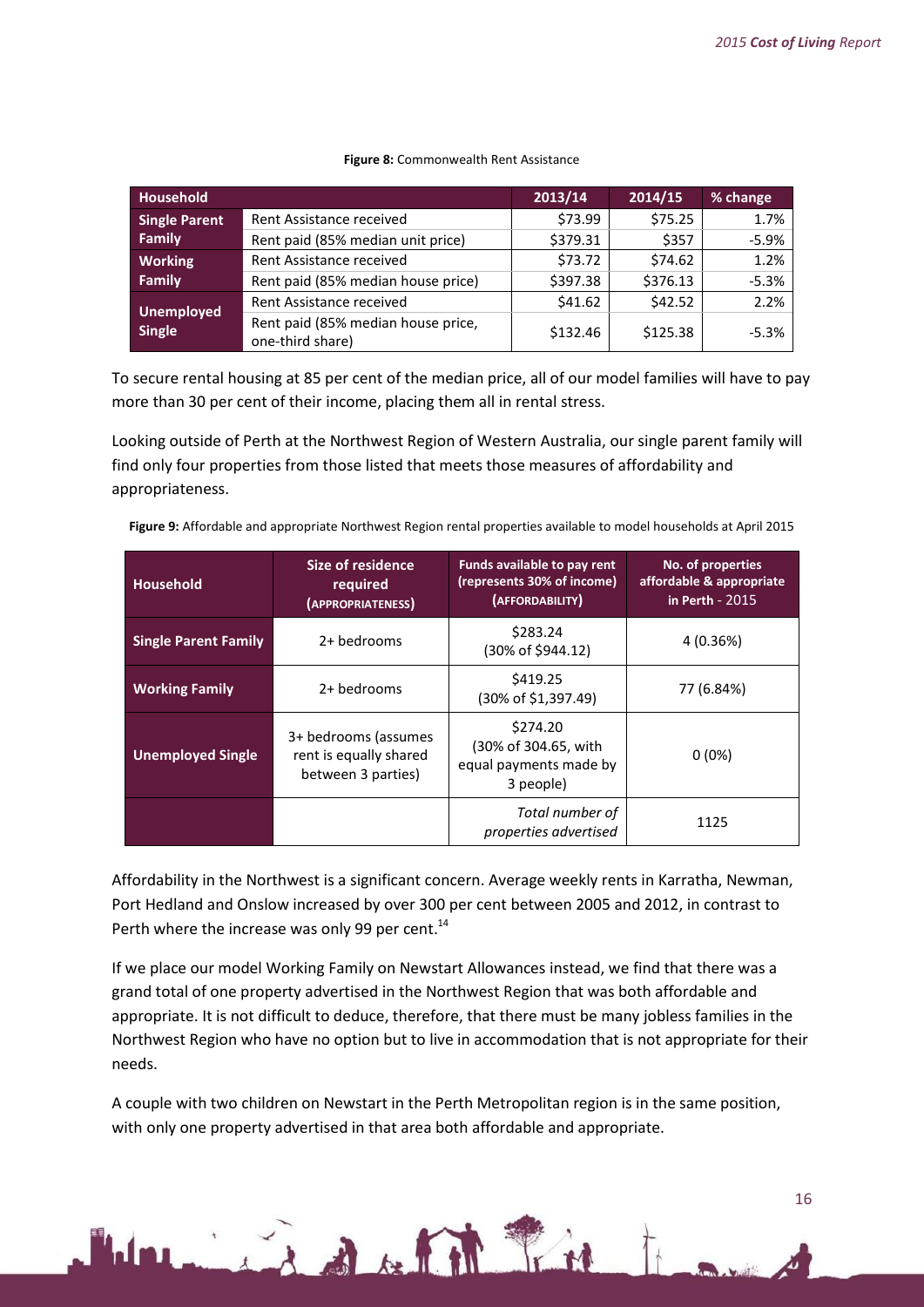The *Falling Through the Cracks* report found that the Peel region in the south and the Kimberley in the state's north have the highest proportions of jobless families in the state.



**Figure 10:** Jobless Families in Western Australia

With the unemployment rate in Western Australia rising and stresses being placed on job security, more families will be put in the position where they will be unable to rely on the minimum wage, meaning more households like our single parent and working family will find themselves unemployed and forced into financial hardship.



 $\frac{1}{2}$ 

*Source: Bankwest Curtin Economics Centre, Falling Through the Cracks (2014)*

**Figure 11:** WA unemployment rate, %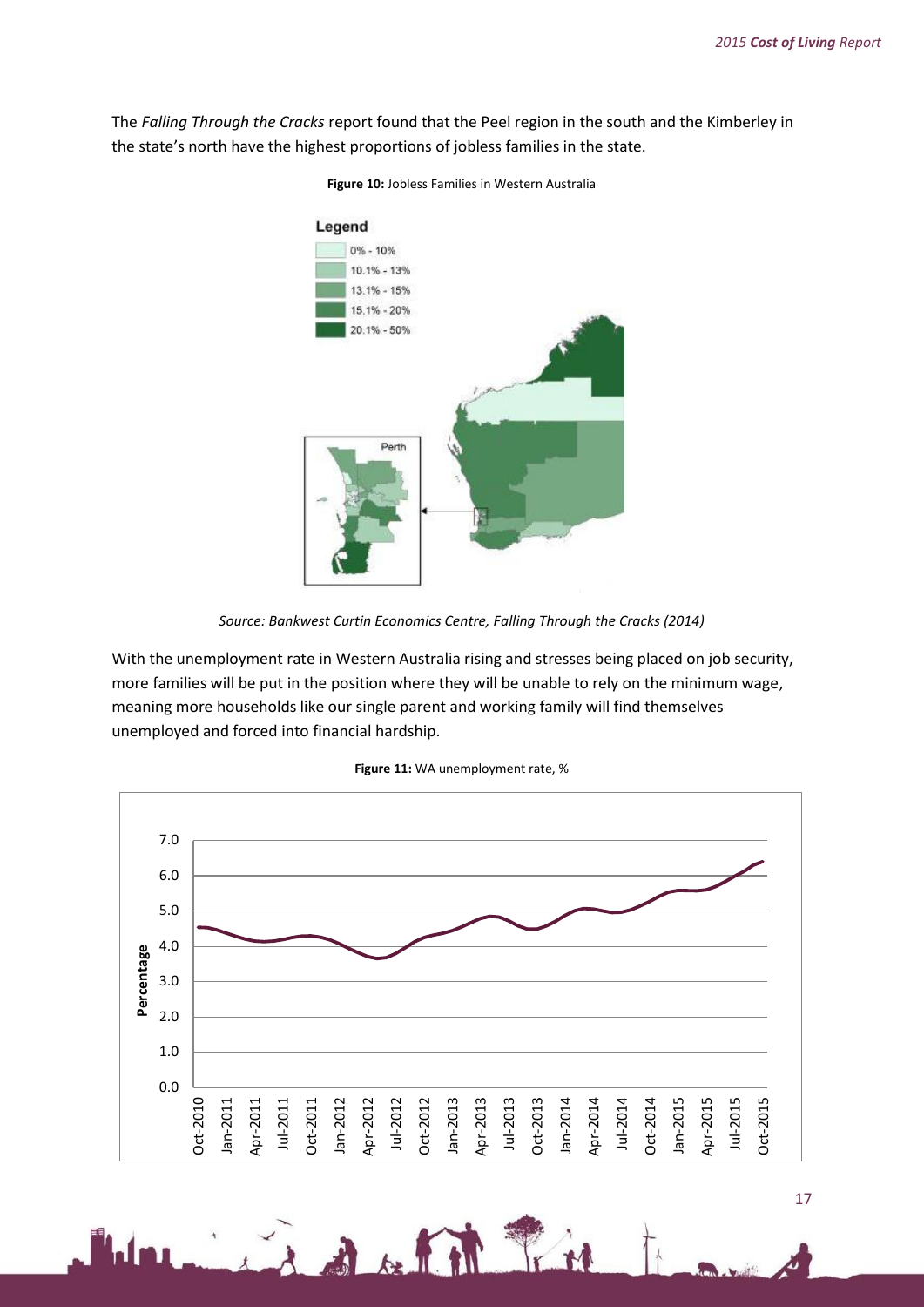Despite or perhaps due to this, the Newstart Allowance has comprehensively failed to keep up with both the Minimum Wage and Average Weekly Earnings growth for Western Australians.

| Income                                        | May 2005 | May 2015   | \$/week<br>increase | % change |
|-----------------------------------------------|----------|------------|---------------------|----------|
| <b>Newstart Allowance</b>                     | \$199.65 | \$259.60   | \$59.95             | 30%      |
| WA Minimum Wage                               | \$484.40 | \$679.90   | \$195.50            | 40.4%    |
| Average Weekly Ordinary Time<br>Earnings (WA) | \$994.30 | \$1,691.20 | \$696.90            | 70%      |

#### **Figure 12:** Newstart Allowance 2015

The results of this failure can be seen with our model Unemployed Single, whose general expenditure is nearly fifty dollars greater than their income, clearly placing them in financial hardship. Their income is unambiguously insufficient to meet their cost of living.

The Council is concerned about the proposal by the Federal Government to cut-off Family Tax Benefit B when the youngest child in couple families reaches 13, and a \$1737.50 cut to the payments received by single parents with children over 13 (a 63 per cent reduction). Other forms of support, such as Newstart, are clearly inadequate to provide the support they will need when those payments are cut.

The *Falling Through the Cracks* report found that the rate of poverty for single people in rental accommodation increases significantly as they age. Nearly 40 per cent of single renters aged 35 to 54 are in poverty, which increases to nearly 50 per cent for those approaching retirement.<sup>15</sup> With rates of home ownership declining, particularly in younger generations, this is a significant cause of concern for the future.

| <b>Financial Year</b> | Categories                                    | \$/week | Weekly running<br>cost |
|-----------------------|-----------------------------------------------|---------|------------------------|
|                       | Fuel                                          | \$20.61 |                        |
|                       | <b>Tyres</b>                                  | \$3.18  |                        |
| 2013/14               | Servicing                                     | \$16.71 | \$66.85                |
|                       | On Roads, Stamp, Reg,<br>Insurance, Club Mem. | \$26.07 |                        |
|                       | Fuel                                          | \$18.79 |                        |
| 2014/15               | <b>Tyres</b>                                  | \$2.19  |                        |
|                       | Servicing                                     | \$15.47 | \$55.16                |
|                       | On Roads, Stamp, Reg,<br>Insurance, Club Mem. | \$18.72 |                        |

#### **Figure 13:** Transport – Alto vs Celerio costs comparison

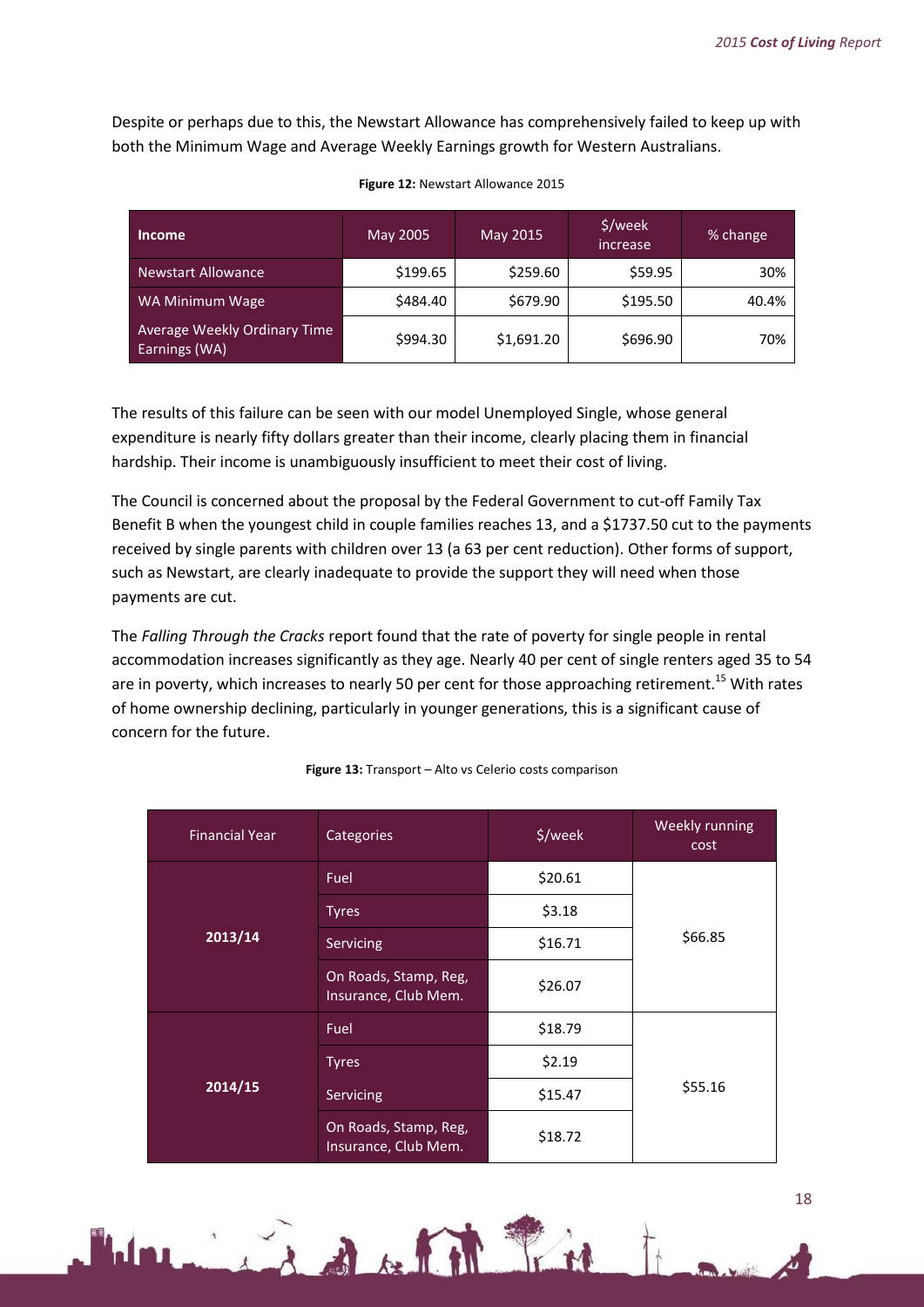As explained earlier when outlining this report's methodology, previous versions of the *Cost of Living Report* have used the car with the lowest running costs for that year as calculated by RAC WA. For 2014/15, that car was the Suzuki Celerio. It should be noted, however, that the costs for the Suzuki Celerio are significantly lower than those of the Suzuki Alto in 2013/14. The fact is that many families that would fit into our two car-driving models of the working family and single parent family would not be able to purchase a new car each year. This not only causes a potential underestimate of the transport expenditure for these families, but also means that any improvement to the model cost of living scenarios for the working family and single parent family that has occurred as a result of the reduced transport costs may be overstated.

If we take a car with slightly more expensive running costs that appears in both the 2014 and 2015, results, the numbers tell a very different story. Looking at the Holden Barina, we see car transport costs have increased slightly during that period, from \$65.10 to \$65.98.

This, of course, has a significant impact on the expenditure of our car driving households. The difference between the single parent family's income and expenditure is now -\$4.87, up from -\$33.51 the previous year, but still placing them into clear financial hardship. The difference for the working family is \$65.23, an improvement from the \$11.38 of 2013/14.

Public transport fees have continued to increase, creating a disincentive for its use. It is important that the State Government ensures that the price balance between public and private transport does not too heavily weigh towards car ownership and so discourage the use of public transport.

It should also be noted that after July 1, 2016, motorists will now pay no-fault insurance with their vehicle registration. The insurance will add an additional \$99 per year to the cost of car/motorcycle registration. While the Council has in principle welcomed its introduction, as it will ensure compensation is available to any person who suffers a catastrophic injury in a motor vehicle accident, regardless of who is at fault, it is concerning that no allowance has been given to capacity to pay. Adequate concessions are required to prevent car ownership from becoming completely untenable for lower income households. As can be seen from the models in this report, \$99 will be a significant impost on low and fixed income households, and without any other significant change, we can expect the *2016 Cost of Living Report* will demonstrate that many of the gains made will have been lost.

1 in Bakter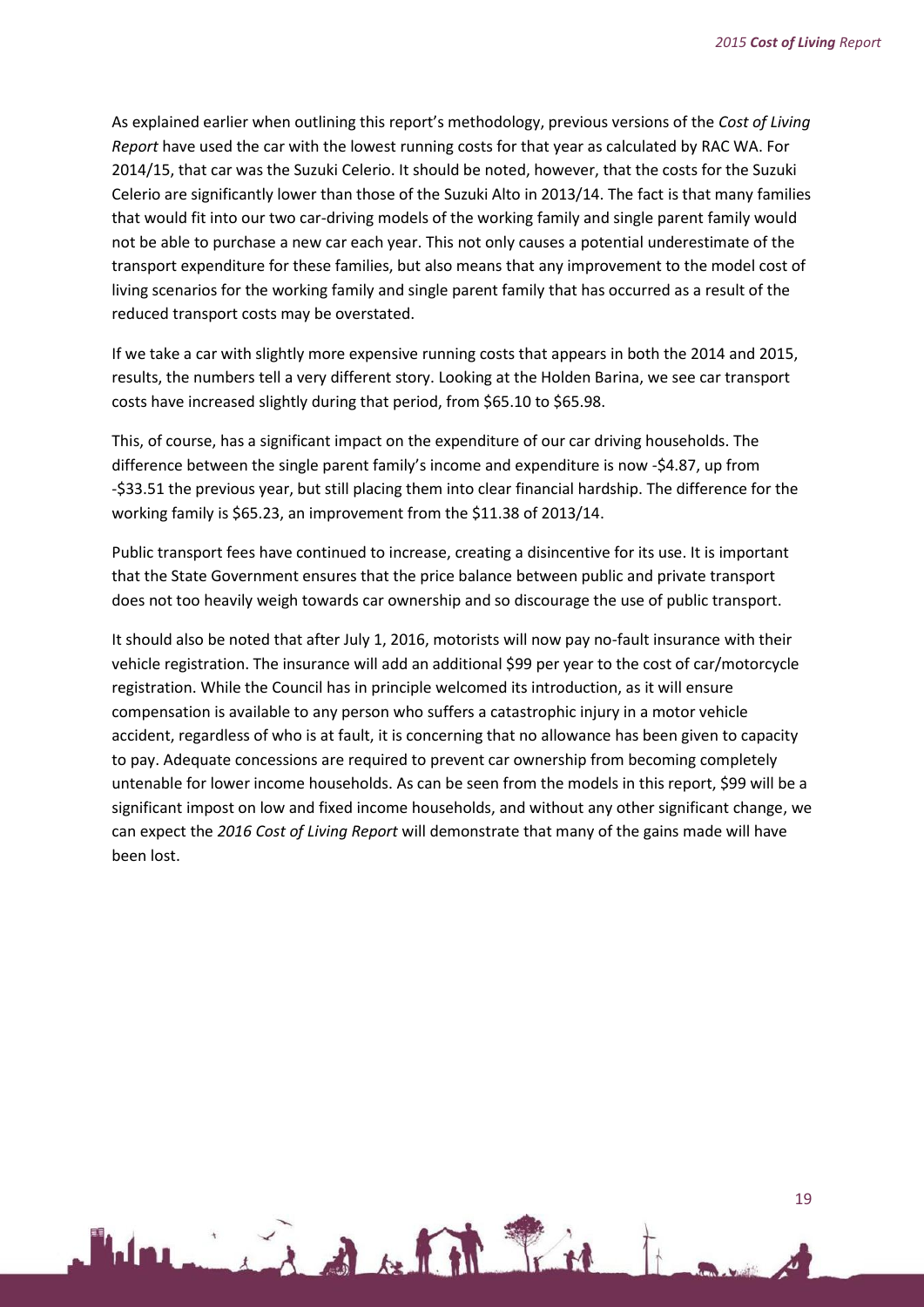## <span id="page-19-0"></span>**5.0 Conclusion**

As our *2015 Cost of Living Report* has clearly shown, cost of living has improved for those who have access to work, and in particular for those with dual sources of income. For a person on benefits, however, their income continues to be utterly insufficient to meet their cost of living. Most households like our models will have seen costs of living marginally improve, however a small but growing number now face unemployment and significant financial hardships.

Safe, secure and affordable housing is a precursor for economic participation and an underpinning foundation for better life outcomes. Western Australia is struggling with an undersupply of social housing, with many forced into accommodation that is not affordable or appropriate for their situation. It is commendable that the State Government is endeavouring to address this issue through its Social Housing Investment Program, but it is insufficient these to address this crisis. It will only be through increased investment and innovative partnerships to develop housing infrastructure that are formed across government and with the community sector that we can hope to address it.

Recent cuts to financial counselling services had a significant impact on the support that those on lower incomes can be provided. Increased resources, better data on community needs and service outcomes, and more time are required to develop a truly needs-based integrated financial counselling system.<sup>16</sup>

In Western Australia, we continue to have a wide range of concessions that are poorly targeted and lack clearly defined outcomes. At the same time, it is clear that concessions are increasingly inadequate as living costs increase. We need an independent public inquiry into state concessions that considers the extent to which our concessions system provides adequate and equitable support across our community. With a smaller number of simpler, clearer and better targeted concessions, administrative costs to government would be reduced, while those savings could be used to improve their adequacy for those at risk of financial hardship.<sup>17</sup>

With the increases in utility costs for 2015/16 and the reforms to move the WA electricity market to 'full retail contestability' by July 2018, there will be increasing pressures on the cost of living for those on lower incomes. Experience from other jurisdictions indicates that there is a significant risk that vulnerable customers could be worse off in a more competitive market.

Those currently struggling with financial hardship are less profitable and desirable as customers, while those from disadvantaged backgrounds may struggle to understand complex service models and product choices. It is possible that increased competition in the future will drive down prices at that time, but it is absolutely vital that people will not be forced into financial hardship as a result of this process in the meantime.

Though economic times are difficult, austerity cannot be an excuse to allow rising inequality and reduced support for those most in need. During such times it is necessary to determine how our limited resources can best be used to assist those most at risk of financial hardship.

11 The September 1977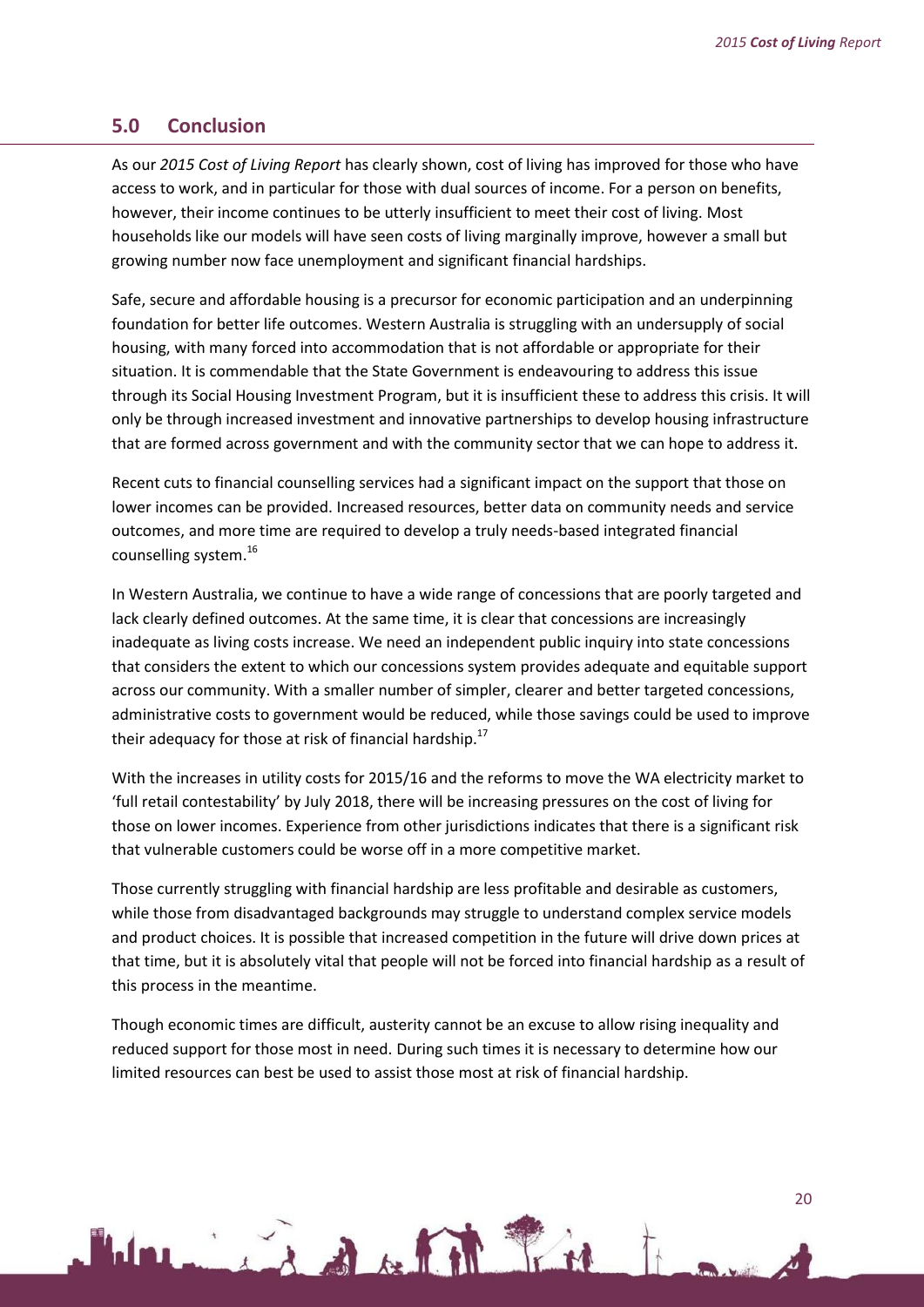# <span id="page-20-0"></span>**6.0 Recommendations**

The issues facing low income households trying to balance their finances are complex and are impacted by numerous factors at the personal, local, state and national level. The report highlights the need for multiple responses to address the key drivers of financial hardship. Key strategies should include:

- 1. That the Commonwealth increase the adequacy of income support and rent assistance to close the gap between incomes and basic living costs
- 2. That the Commonwealth consider tax settings to
	- a. Encourage greater institutional investment in affordable rental; or
	- b. Limit negative gearing to affordable and social housing only
- 3. Co-design a social housing growth strategy with community housing and service providers to provide a greater strategic direction and enable investment, specialisation and innovation $18$
- 4. Maintain the proportion of social housing delivered as part of the State Affordable Housing Strategy's 2020 target of an additional 10,000 affordable homes<sup>19</sup>
- 5. That an independent cross-government inquiry into social concessions by the Economic Regulatory Authority be conducted to improve the targeting, adequacy and impact of existing expenditure<sup>20</sup>
- 6. Improve access to affordable public transport by investing in infrastructure that meets the needs of disadvantaged communities and ensuring public transport price setting delivers affordable fares that encourages its use as a primary means of transport.

Lind Article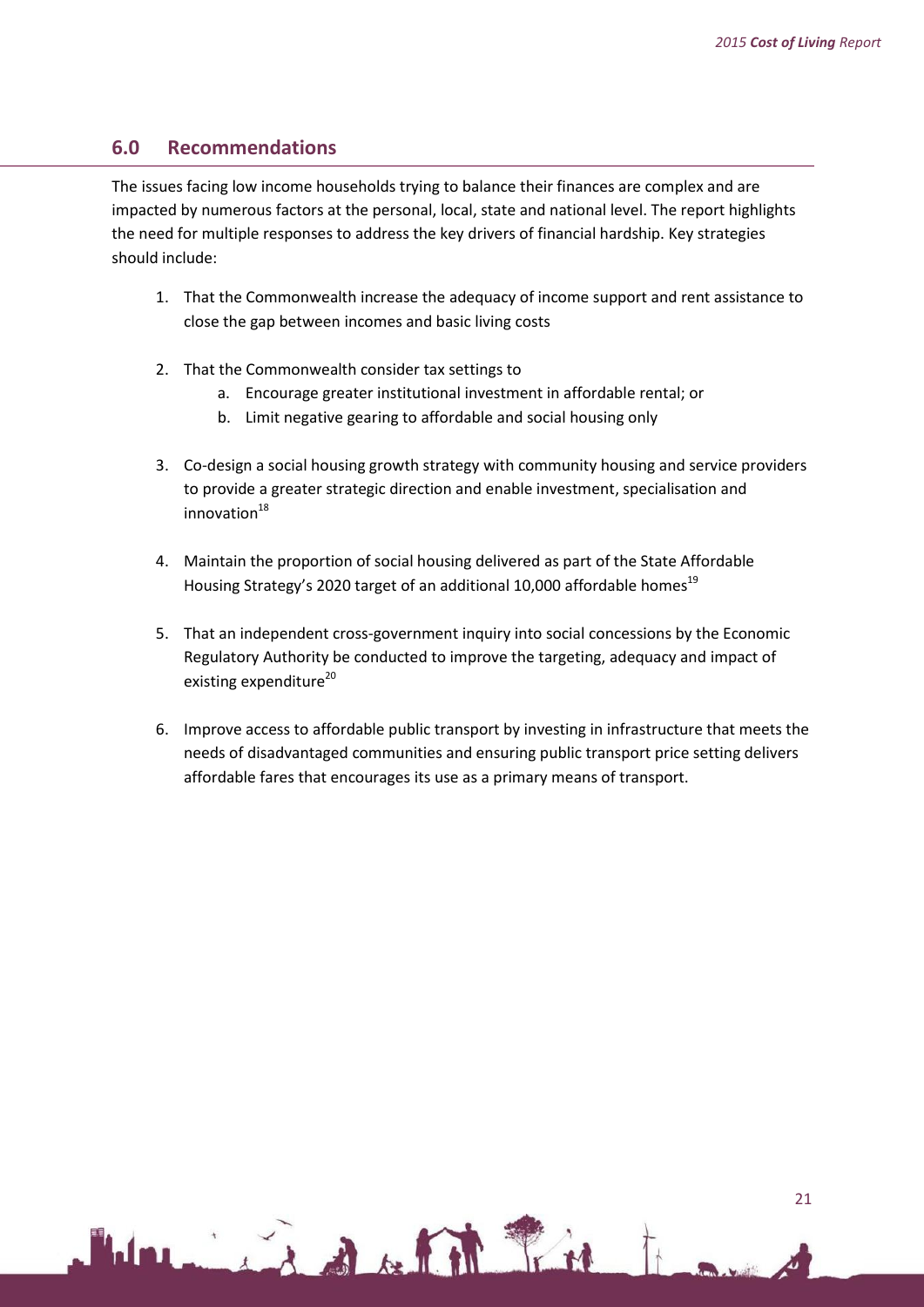The Council wishes to acknowledge the important work done within the community sector to provide support, information and advocacy to low income households across WA. Such organisations/people include:

| Financial counsellors who provide free,                                                                                                                                                                     | <b>Financial Counsellors Association</b>                                               |
|-------------------------------------------------------------------------------------------------------------------------------------------------------------------------------------------------------------|----------------------------------------------------------------------------------------|
| independent and confidential                                                                                                                                                                                | WA:                                                                                    |
| information, support and advocacy to                                                                                                                                                                        | of Western Australia                                                                   |
| people in financial difficulty.                                                                                                                                                                             | <b>National: Financial Counselling Australia</b>                                       |
| Emergency relief providers who,<br>through support from Lotterywest and<br>the Department for Social Services, are<br>able to help people deal with situations<br>of immediate financial crisis through the | WA:<br>Community emergency relief<br>service providers throughout<br>Western Australia |
| Community legal services who provide                                                                                                                                                                        | WA:                                                                                    |
| legal services to individuals that are                                                                                                                                                                      | <b>Community Legal Centres</b>                                                         |
| disadvantaged and have special needs,                                                                                                                                                                       | Association (WA)                                                                       |
| as well as providing community legal                                                                                                                                                                        | <b>National Association of</b>                                                         |
| education, capacity building, and law                                                                                                                                                                       | <b>National:</b>                                                                       |
| and policy reform projects.                                                                                                                                                                                 | <b>Community Legal Centres</b>                                                         |

Holman in de la lite tre to